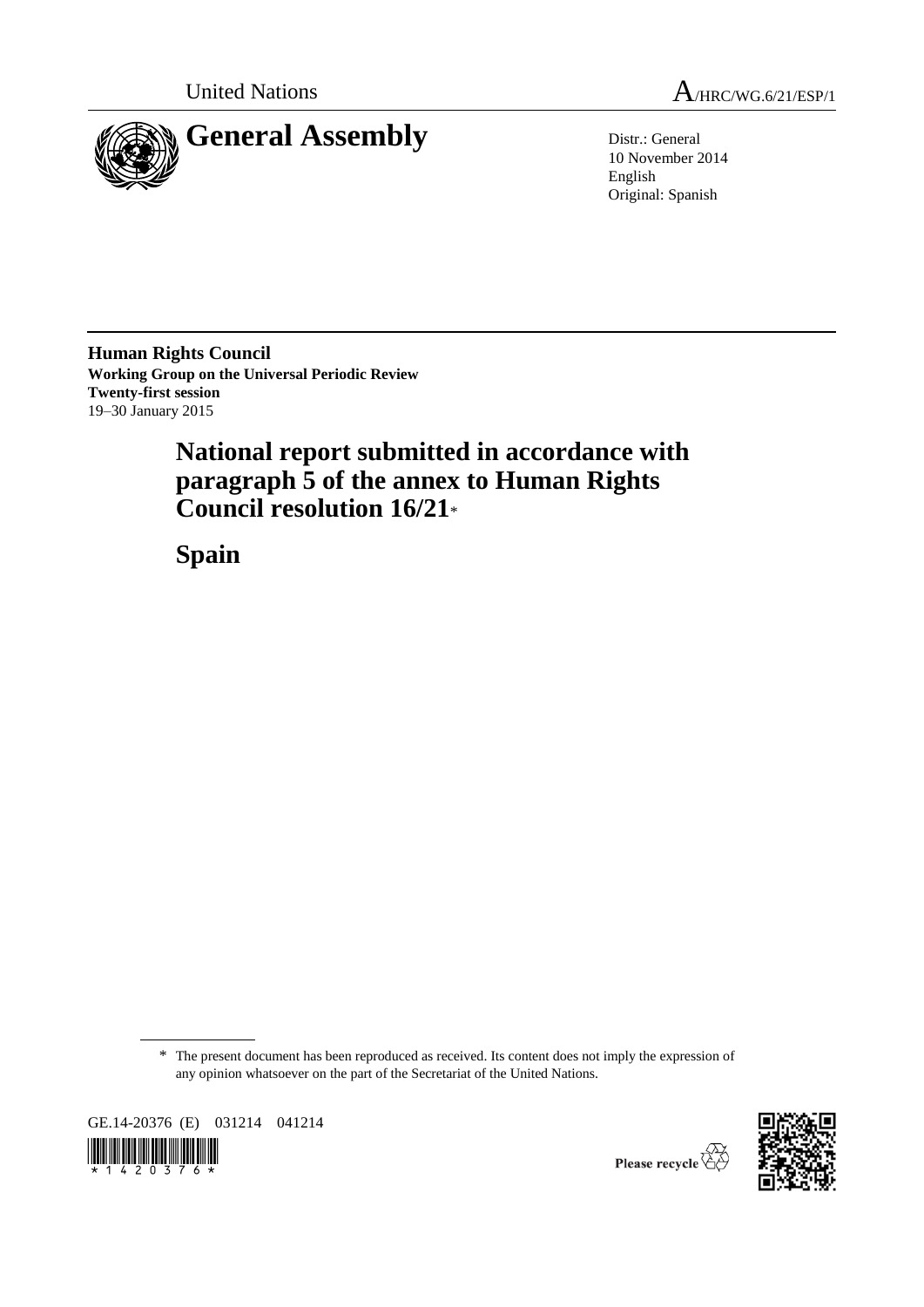# **I. Introduction and methodology used to prepare the national report**

1. Spain is now a firmly established democracy, thanks to the forces of progress at work during the transitional period in the 1970s and the adoption in 1978 of the current Spanish Constitution. The subsequent process of integration into the European Union and other regional organizations, the ratification of the vast majority of international human rights treaties, the applicable legislative framework, and active participation in various forums to uphold and promote human rights have transformed Spain into a country that is not only deeply committed to human rights but also aware of the challenges it faces. The international economic and financial crisis has presented new challenges in the sphere of human rights, particularly with regard to economic, social and cultural rights. The policies adopted in this context have entailed sacrifices for Spanish citizens but have attempted as far as possible to preserve the protections afforded to their rights. The fledgling but clear economic recovery will eventually make it possible to restore social protection measures and measures to assist the most disadvantaged groups affected by the crisis.

2. Since the first universal periodic review of Spain in 2010, the promotion and protection of human rights at the international level has continued to receive high priority in Spanish foreign policy. The country has provided political and financial support to the Office of the United Nations High Commissioner for Human Rights, and it actively supported the establishment of the Human Rights Council – of which Spain was a member from 2010 to 2013. Spain believes that the universal periodic review has proved to be of great value in promoting and protecting human rights throughout the world and that it deserves continued support. Spain maintains an open and standing invitation to all United Nations special rapporteurs who wish to visit the country.

3. The drafting of this national report was coordinated by the Human Rights Office of the Ministry of Foreign Affairs and Cooperation, in accordance with the guidelines adopted by the Human Rights Council. All ministries with relevant competencies participated in the drafting of the report, as did the Office of the Deputy Prime Minister. In May and September 2014, coordination meetings were held with civil society organizations, which also received a copy of the draft report and were invited to comment on it. The Ombudsman was also kept informed about the drafting process.

4. This national report includes information on the follow-up given to the recommendations accepted in 2010 as well as information on other aspects of human rights in Spain that were not addressed in the 2010 recommendations. In 2012, Spain submitted an interim report on the implementation of the recommendations accepted in 2010.

# **II. Legislative and institutional framework**

# **A. Signature and ratification of international conventions**

5. Since May 2010, Spain has ratified the following international instruments: the Optional Protocol to the International Covenant on Economic, Social and Cultural Rights; the Optional Protocol to the Convention on the Rights of the Child on a communications procedure; the Council of Europe Convention on the Protection of Children against Sexual Exploitation and Sexual Abuse; the Council of Europe Convention on Preventing and Combating Violence against Women and Domestic Violence; and the Convention on the Counterfeiting of Medical Products and Similar Crimes involving Threats to Public Health.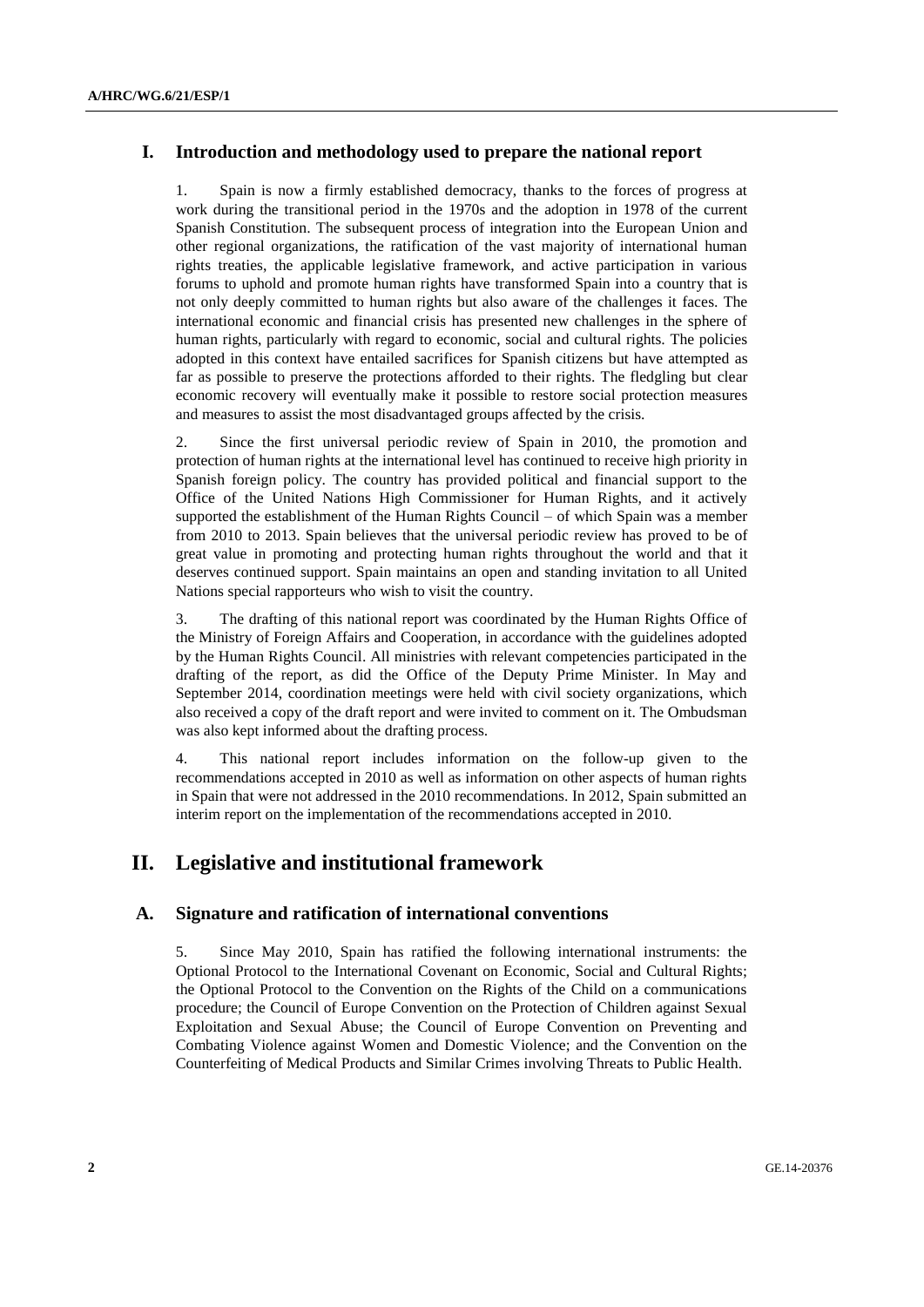# **B. Improvements in the institutional framework**

6. While the institutional framework remains largely unchanged since the last universal periodic review, there have been two noteworthy developments in the field of human rights.

# **Hate crime and discrimination departments in all provincial prosecutor's offices in Spain**

7. One of the most prominent changes that have taken place in Spain in recent years has been the establishment of a hate crime and discrimination department in each of the provincial prosecutor's offices in Spain. This institutional strengthening has enabled the justice system to take more decisive action in response to these types of crimes. A national council of victims of hate crimes has also been established.

#### **Improved coordination in respect of human trafficking**

8. The establishment of the post of National Rapporteur on human trafficking also deserves special mention, given that the Rapporteur has played an important role in improving coordination among the various institutions competent to deal with human trafficking issues — an inter-agency coordination mechanism on human trafficking was also established in June 2012 — and has helped to encourage better international coordination, specifically within the European Union.

# **C. Improvements in the legislative framework**

### **Reform of the Criminal Code of 2010 and the new draft reform**

9. In 2010, a major reform of the Spanish Criminal Code was adopted. The reform amended, inter alia, offences against the international community<sup>1</sup> and the offence of human trafficking, which was classified for the first time as a separate offence. It also expressly added trafficking for purposes of sexual exploitation and granted special protection to child victims. In addition, it increased the penalties for environmental offences, added the offence of trafficking in human organs and illegal organ transplant, expanded the aggravating circumstances related to discrimination and introduced new articles aimed at providing increased protection for minors against sexual abuse, sexual exploitation, prostitution and child pornography.

10. Proceedings are under way to adopt a new bill amending the Criminal Code that, inter alia, criminalizes forced marriage, strengthens protection for victims of gender-based violence,<sup>2</sup> amends the offence of sexual exploitation and forced prostitution, pays special attention to the most vulnerable victims of trafficking and strengthens protection for minors from criminal acts against their sexual freedom. In response to the recommendations received from the Working Group on Enforced or Involuntary Disappearances, the Committee on Enforced Disappearances and the Special Rapporteur on the promotion of truth, justice, reparation and guarantees of non-recurrence, enforced disappearance has been classified as a separate offence in the reformed Criminal Code.

### **Elimination of discrimination on the basis of gender**

11. In this regard, particular mention should be made of the reform of the criminal offence of human trafficking, $3$  which has been classified as a particular offence against the person distinct from the offence of smuggling of migrants, and of the adoption of the Strategic Plan for Equality of Opportunity 2014–2016, which will be implemented through the Special Plan for Equality between Women and Men in the Workplace and against Wage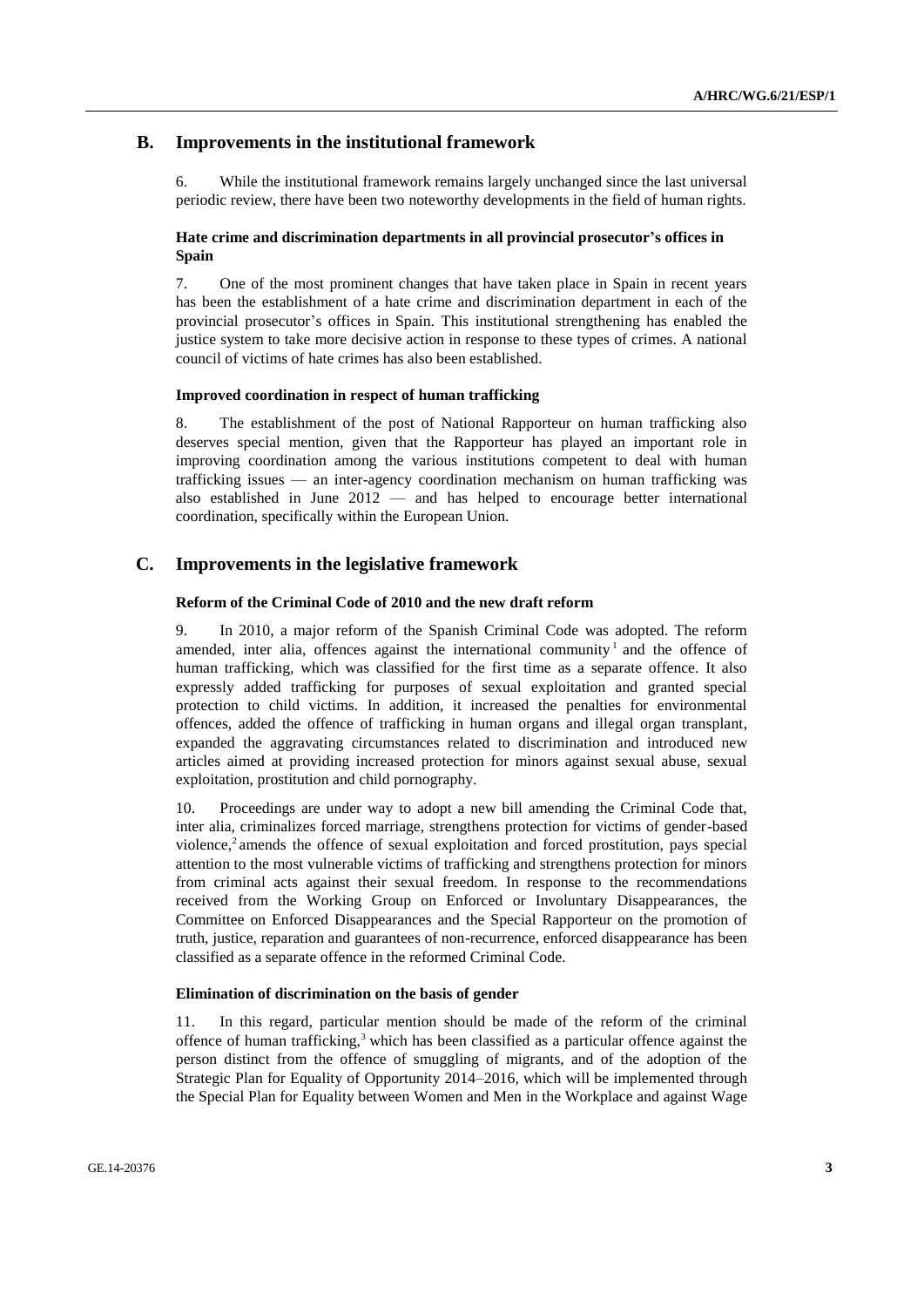Discrimination 2014–2016, the Action Plan for Equality between Women and Men in the Information Society and the Plan for the Advancement of Rural Women.

#### **Combating discrimination, racism, xenophobia and related intolerance**

12. The reform of the Criminal Code includes an amended list of types of behaviour that encourage, promote or directly or indirectly incite hatred, hostility or discrimination against a group, part of a group or an individual, with a view to strengthening existing legislation in this area. So as to focus specifically on the integration of immigrants, the second Strategic Plan for Citizenship and Integration 2011–2014 has been adopted and the Comprehensive Strategy against Racism, Racial Discrimination, Xenophobia and Related Forms of Intolerance has been adopted and implemented.

# **III. Promotion and protection of human rights in Spain**

# **A. Human Rights Plan (recommendations 84/R.1 and 84/R.5)**

13. In 2012, the Government of Spain conducted an assessment of the first Human Rights Plan. The final assessment was registered in parliament on 28 December 2012. Since then, the Government of Spain has compiled information on the human rights situation in the country, while at the same time launching various specific plans and measures that have had a significant impact on human rights. These plans and measures were implemented in response to the serious consequences of the economic crisis, which has been the focus of the Government's efforts since the start of the legislative session.

14. During this period, various sectoral plans have been adopted, and progress has been made in the implementation of others, including, for example, the National Strategic Plan for Children and Adolescents, the Strategic Plan on Equality of Opportunity, the National Strategy for the Inclusion of the Gypsy Population, the Spanish Strategy on Disability, the Master Plan for Spanish Cooperation,<sup>4</sup> actions to provide comprehensive support to victims of terrorism, the Business and Human Rights Plan, the National Action Plan for Social Inclusion and the Corporate Social Responsibility Plan. In addition, specific new steps are being taken, with priority given to groups such as families, young people and older persons, and in particular those facing poverty and social exclusion.

15. With a view to implementing these sectoral plans and gathering information on the human rights situation in Spain, the Government is working to establish a human rights strategy with specific objectives for the coming years.

# **B. Elimination of discrimination on the basis of gender**

### **Policies to promote equality of opportunity, particularly in the workplace (recommendations 84/R.9, 84/R.10, 84/R.11, 84/R.12 and 84/R.13)**

16. Since 2010, many legislative improvements have been made concerning equality of opportunity for women and men. The following are some of the pieces of legislation that have been adopted: Royal Decree Law No. 11/2013 on protection for part-time workers and other urgent economic and social measures; Act No. 27/2011 amending the Social Security Act in respect of social and economic benefits for women; the consolidated text of the Act on the Regulation and Supervision of Private Insurance, which was amended with a view to eliminating gender differences concerning insurance premiums and benefits; Act No. 14/2011 on Science, Technology and Innovation, which sets as one of its overall objectives the promotion of the inclusion of a gender perspective as a cross-cutting category in this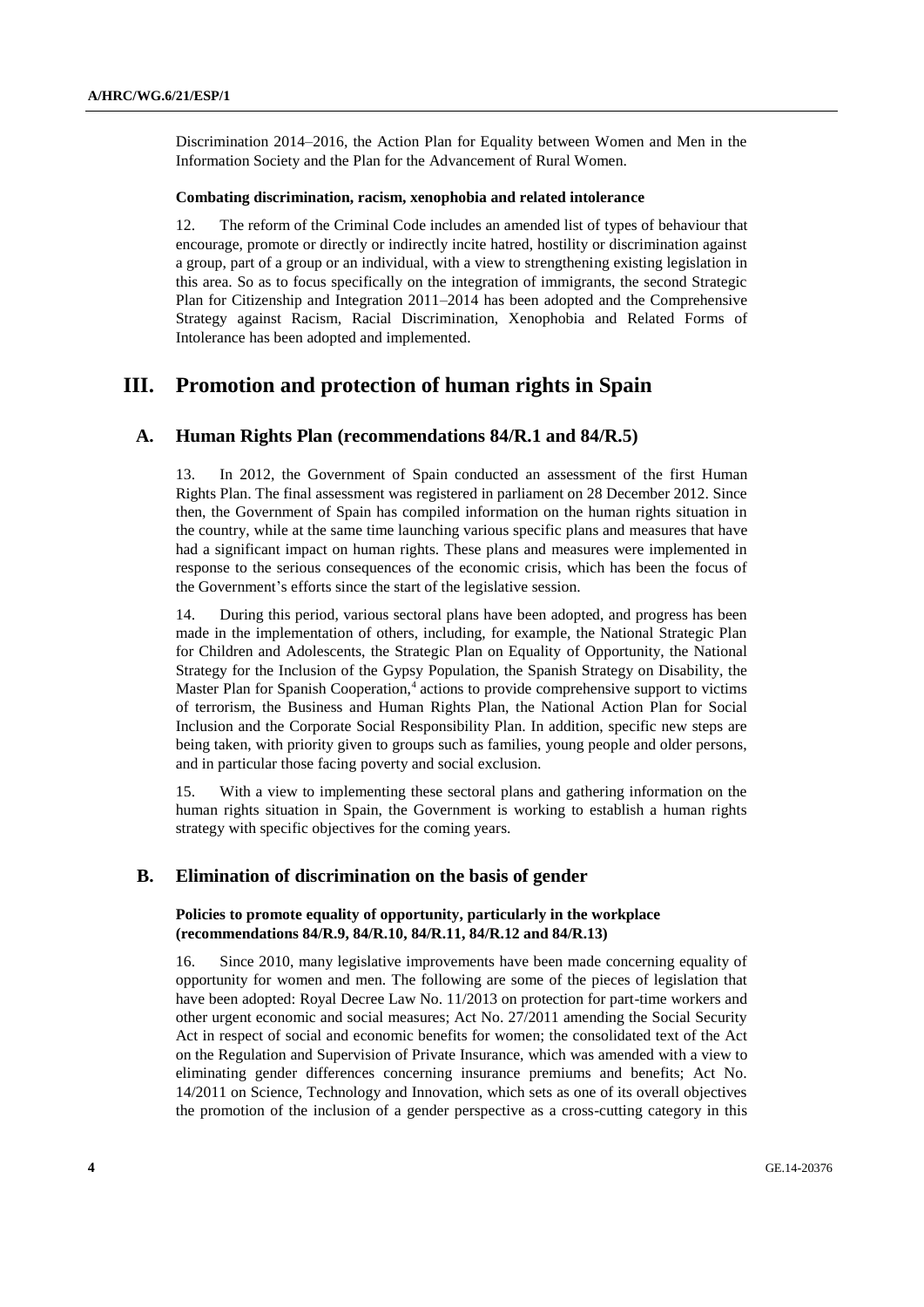field; and Act No. 3/2012 on urgent measures to reform the labour market, which provides for conditional assistance to encourage the recruitment of women.<sup>5</sup>

17. The Strategic Plan on Equality of Opportunity 2014–2016 sets out the objectives and priority actions to be taken to eliminate any remaining gender-based discrimination and to achieve equality of opportunity for women and men. Its three main objectives are to: (i) reduce the inequalities that still persist in the areas of employment and the economy, with a special focus on the pay gap; (ii) support a work-life balance and joint responsibility; and (iii) eliminate violence against women just because they are women. In addition, it also has the following three objectives: (iv) to enhance women's participation in the political, economic and social spheres; (v) to promote equality of opportunity for women and men through the education system; and (vi) to fully integrate the principle of equality of treatment and opportunity in all government policies and actions.<sup>6</sup>

18. The policies adopted in the area of employment and participation in economic activity include the following: measures to integrate women who have difficulty finding work into society and the labour market; measures to promote self-employment and entrepreneurship among women; measures to promote equality plans in small and mediumsized businesses; the awarding of the distinction "Equality in Business"; the provision of access for women to decision-making positions in business and the continuous monitoring carried out by the Inspectorate of Labour and Social Security.

19. At the same time, other actions have been taken including measures to promote a work-life balance and joint responsibility in family matters, the teaching of equality education programmes in schools, actions aimed at incorporating the principle of equality of treatment and opportunity in public policies and in the public sector, interventions against sexist advertising through the Women's Image Observatory together with other actions to combat persisting stereotyped attitudes about the roles and responsibilities of women and men and the operationalization of the Council on Women's Participation.

### **Combating gender-based violence (recommendations 84/R.7, 84/R.8, 84/R.30, 84/R.31, 84/R.32, 84/R.33, 84/R.34, 84/R.35, 84/R.36 and 84/R.37)**

20. Among the legislative measures taken since 2010, one that stands out is the amendment of article 88 of the Criminal Code through Organic Act No. 5/2010, which allows for penalties in the form of community service or tagging in lieu of custodial sentences. In the case of perpetrators of gender-based violence, such sentences must be served in a location that is different and separate from the victim's place of residence. In addition, the system of fees charged by the justice system was reformed through Royal Decree No. 3/2012, which exempts victims of gender-based violence from paying fees, while the free legal aid system was reformed to ensure that such victims are entitled to free legal aid regardless of their income level. In addition, Organic Act No. 10/2011 amended article 31 bis of Organic Act No. 4/2000 on the rights and freedoms of foreigners in Spain and their social integration, so as to enhance measures to protect foreign women victims of gender-based violence who choose to file a complaint against the perpetrator. <sup>7</sup> Royal Decree No. 1710/2011, for its part, amended the immigration regime for citizens of the European Union and the European Economic Area by allowing victims of gender-based violence to retain their residence permits under exceptional circumstances in the event of an annulment of their marriage, divorce or cancellation of a registered partnership. The reform of the Criminal Code currently under way criminalizes any action taken by a person accused or convicted of an offence of gender-based violence to render ineffective the remote tracking system installed to monitor the implementation of precautionary measures or restraining orders. The rights of women victims of gender-based violence are set out in the guidelines available at http://www.msssi.gob.es/ssi/violenciaGenero/Recursos/ GuiaDerechos/home.htm.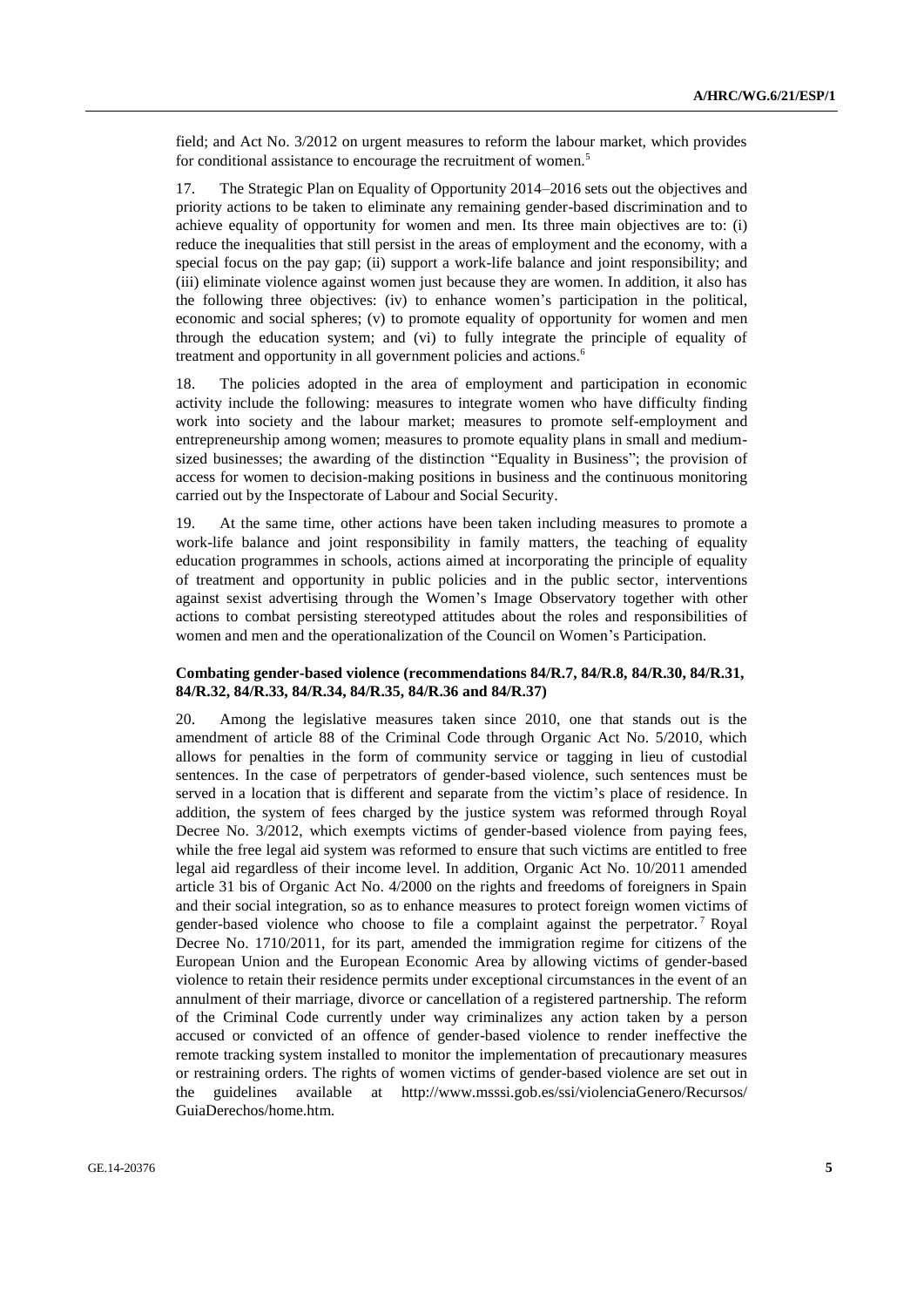21. In July 2013, the Government of Spain adopted the National Strategy for the Elimination of Violence against Women 2013–2016. <sup>8</sup> The strategy includes measures aimed at awareness-raising, prevention, consciousness-raising and detection, as well as measures to provide assistance, protection and support to women victims of gender-based violence, paying special attention to children and to women who are at greater risk, namely women with disabilities, women living in rural areas and foreign women. In order to achieve the objectives set out in the National Strategy, improvements have been made to the training provided to State security forces and law enforcement agencies and to the methods used to evaluate public policies.<sup>9</sup> In addition, the various possible forms of violence — such as trafficking in women and girls for sexual exploitation, female genital mutilation and forced marriage — are being brought more into the public eye.

22. The above-mentioned National Strategy has served as the framework within which the following specific actions have been taken: promoting institutional campaigns; emphasizing collaboration among the various social and economic stakeholders in both the public and private sectors; taking steps in various areas such as sports, culture, health and new technologies; offering specific awards; and taking measures to raise public awareness about trafficking in women and girls for purposes of sexual exploitation.<sup>10</sup>

23. Eliminating violence against women is also a priority of the State security forces and law enforcement agencies.<sup>11</sup> Two protocols have been developed in this regard – one on coordination, collaboration and referral among professionals dealing with domestic and gender-based violence and another on the system for the remote tracking of the implementation of restraining measures and penalties in cases involving gender-based violence.<sup>12</sup> The State security forces and law enforcement agencies possess a network of specialist care providers comprising teams for women and minors, Civil Guard criminal investigation police, family services, and groups for women and minors within the National Police Force. In addition, the Upgrading and Specialization Centre, which is part of the Training and Proficiency Division of the National Police and Civil Guard, offers training courses addressing gender-based violence. The Basic Guide to Psychological First Aid in Cases of Gender-based Violence has been prepared in order to provide better care for victims. There is also an integrated system for monitoring cases of gender-based violence in the country, which includes a subsystem focusing on victims who have died as a result of gender-based violence.<sup>13</sup> Between 2010 and 2014, several revisions were made to the risk assessment forms used by the police, and it was decided that a new tool would soon be launched to create and send follow-up warnings or alerts triggered by the continuous monitoring of changes in the level of risk faced by victims.

### **Combating trafficking for purposes of sexual exploitation (84/R.38, 84/R.39, 84/R.40, 84/R.41, 84/R.42, 84/R.43, 84/R.44, 86/R.24 and 86/R.25)**

24. Efforts to combat trafficking for purposes of sexual exploitation have also received special attention since 2010.<sup>14</sup> In particular, as mentioned above, the post of National Rapporteur on human trafficking was established on 3 April 2014.

25. The offence of human trafficking was criminalized in article 177 bis of the Criminal Code through Organic Act No. 5/2010, in which it was classified as a particular offence against the person distinct from the offence of smuggling of migrants.<sup>15</sup> It is a crime of intent and is committed when the act is carried out for purposes of exploitation using any means that would nullify the victim's consent.<sup>16</sup> Exploitation, if it occurs, constitutes an offence separate from that of human trafficking. The crime of sexual exploitation and forced prostitution is regulated by article 188 of the Spanish Criminal Code, and sentences for that offence and for the offence of trafficking may be served consecutively. The aforementioned reform of the Criminal Code included an amendment to the classification of the offence of sexual exploitation and forced prostitution.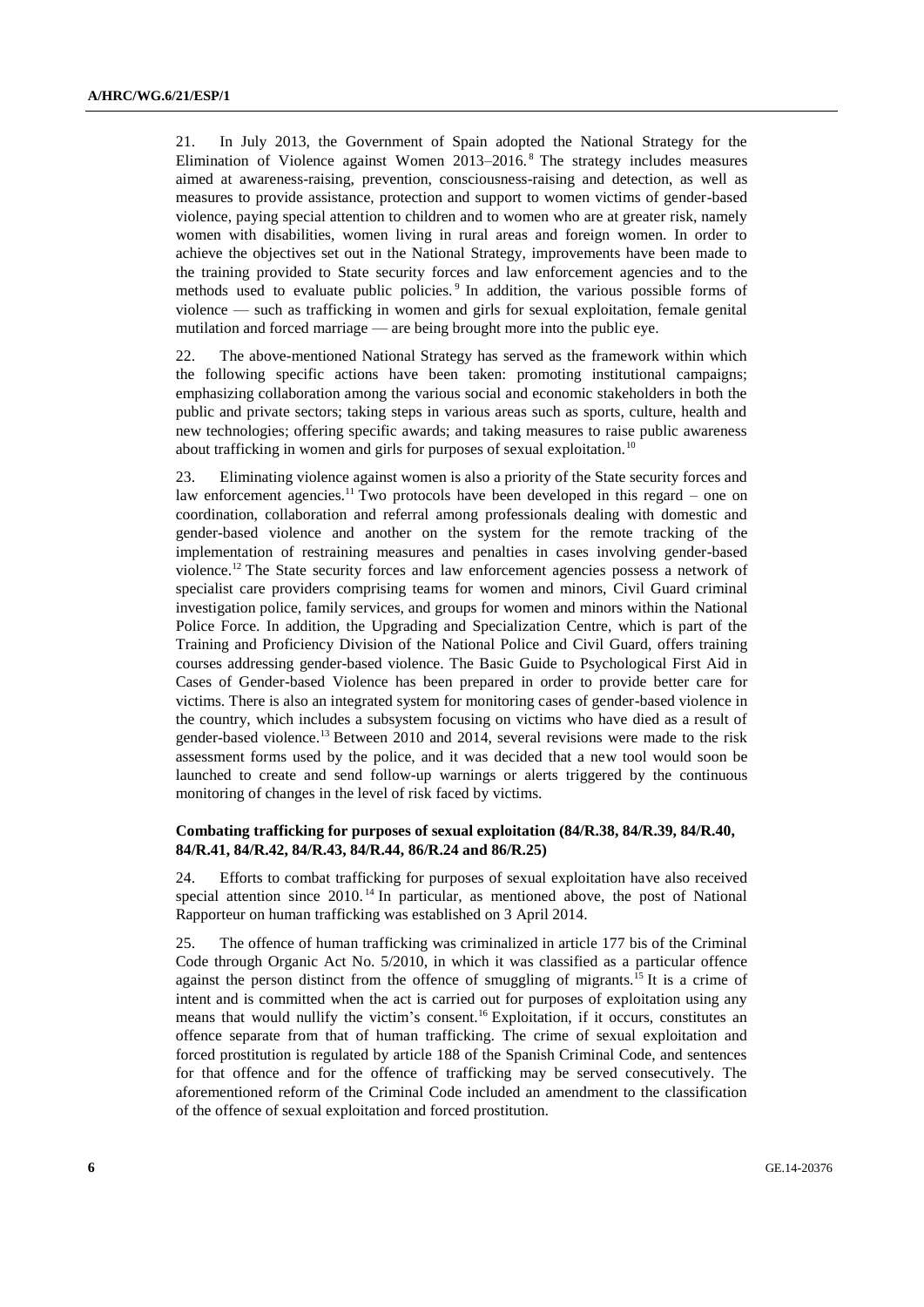26. Another reform under way aims to improve the procedures used to identify victims and to meet the special needs of child victims of trafficking.<sup>17</sup> The Framework Protocol for the Protection of Victims of Trafficking also addresses the particular situation of child victims. Organic Act No. 10/2011 amended article 59 bis of Organic Act No. 4/2000 on the rights and freedoms of foreigners in Spain and their social integration, so as to enhance protection for foreign women in an irregular situation who are potential victims of trafficking and to encourage them to cooperate with the authorities in the investigation of trafficking offences.<sup>18</sup> Lastly, there is the Integrated Plan against Trafficking for Purposes of Sexual Exploitation 2009–2012, the second version of which will be adopted in 2014, and the Framework Protocol for the Protection of Victims of Human Trafficking was adopted on 28 October 2011. The reform of the Criminal Code will also include the criminalization of forced marriage.<sup>19</sup>

27. Generally speaking, police action is guided by the Protocol for the Protection of Victims of Trafficking and the Framework Protocol for the Protection of Victims of Human Trafficking. The Police Action Plan to Combat Human Trafficking for Purposes of Sexual Exploitation was submitted in April 2013. The Civil Guard has also included efforts to combat trafficking as one of the main objectives in its Strategic Plan 2013–2016. In order to increase access to the National Police Force, the e-mail address trata@policia.es has been created, and a section entitled "public participation" has been added to the Civil Guard's official website. The role played by the Intelligence Centre against Organized Crime, which also manages the BDTrata database, should likewise be noted.

28. International cooperation has been intensified, as called for in the Integrated Plan against Trafficking for Purposes of Sexual Exploitation 2009–2012. In particular, Spain has actively participated in the European Union policy cycle to combat organized crime by drafting operational action plans for the Serious and Organised Crime Threat Assessment. International cooperation with INTERPOL, EUROPOL, EUROJUST and FRONTEX has also been strengthened.

# **C. Discrimination, racism and xenophobia (recommendations 84/R.7, 84/R.14, 84/R.18, 84/R.20 and 86/R.16)**

### **Strengthening the legislative and institutional framework (recommendations 84/R.15, 84/R.16, 84/R.18, 84/R.17 and 86/R.22)**

29. One of the objectives of policies in this area in recent years has been to strengthen domestic law to ensure better protection for groups who are discriminated against on grounds of ethnicity, national origin, gender, sexual orientation or identity, disability, religion or beliefs and political or ideological views. To this end, acts of incitement to hatred and violence against groups or minorities are being reviewed as part of the aforementioned ongoing Criminal Code reform.<sup>20</sup> The Consolidated Act on the Rights of Persons with Disabilities and their Social Integration contains definitions of direct, indirect and multiple discrimination and of discrimination by association or harassment.

30. As mentioned previously, Hate Crimes and Discrimination Departments<sup>21</sup> were established in all provincial public prosecutor's offices in March 2013 — similar departments had been set up earlier in the public prosecutor's offices of Barcelona, Madrid and Seville — and a court prosecutor was appointed as national coordinator.

### **Policies on discrimination, racism and xenophobia (recommendations 84/R.17, 84/R.19, 84/R.20, 84/R.46, 86/R.17 and 86/R.18)**

31. The Comprehensive Strategy against Racism, Racial Discrimination, Xenophobia and Related Forms of Intolerance<sup>22</sup> was adopted on 4 November 2011. It focuses in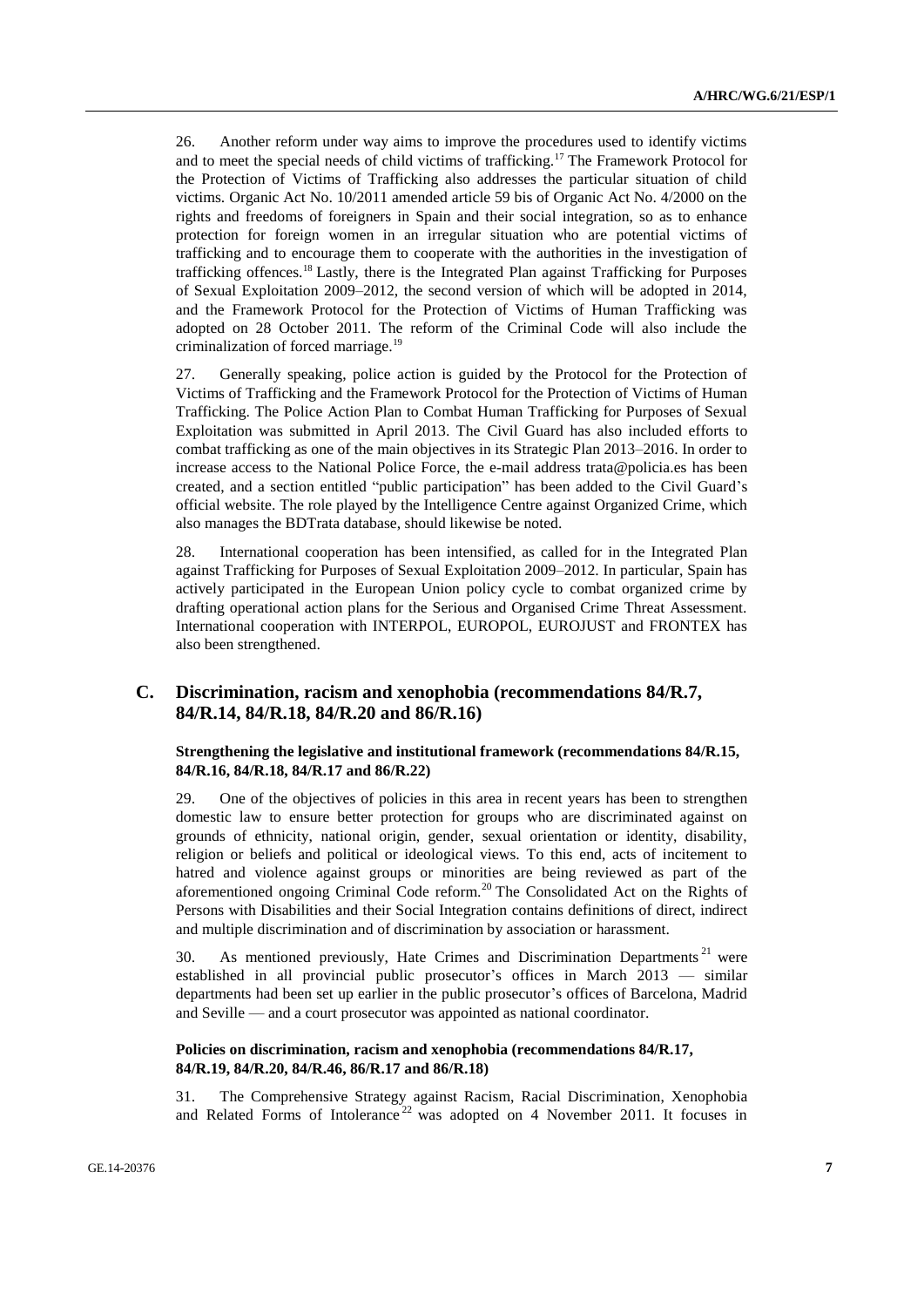particular on the most vulnerable persons and sets forth objectives and measures for education, employment, health, the media, the Internet, sports and awareness-raising. More broadly, a map of discrimination in Spain has been developed to improve data collection and the production of official statistics on incidents and offences involving discrimination in general. In 2012 and 2013, 698 programmes in the areas of awareness-raising, education, employment, the media and victim protection received total subsidies of 19,594,509 euros.<sup>23</sup> The Master Plan for Coexistence and Improved Safety in and around Education Centres was adopted in 2013 and the Training Project for the Prevention and Detection of Racism, Xenophobia and Related Forms of Intolerance in Schools is under way. In the field of sports, the Comprehensive Plan on Physical Activity and Sports and the Manifesto for Equality and Participation of Women in Sports have been adopted, among other measures.

32. As a co-sponsor, Spain has been supporting the United Nations Alliance of Civilizations since  $2010$ <sup>24</sup> It also supports annual events marking World Interfaith Harmony Week and co-founded the King Abdullah Bin Abdulaziz International Centre for Interreligious and Intercultural Dialogue.

# **Improvement of the national statistics system (recommendations 84/R.18, 84/R.17, 84/R.19, 84/R.20 and 84/R.21)**

33. The Crime Statistics System was reformed in 2011, pursuant to the collaboration agreement on information systems for racist and xenophobic incidents. One of the changes was the incorporation of the extensive and universal definition of racism and xenophobia suggested by the [European Commission against Racism and Intolerance \(ECRI\).](http://www.coe.int/t/dghl/monitoring/ecri/default_en.asp) The training of State security forces has also been improved, taking advantage of synergies resulting from the FIRIR project on training in the detection and registration of racist and xenophobic incidents. A training handbook on the subject has been designed for security forces, leading to better oriented investigations.<sup>25</sup> It takes up articles  $174$  and  $175$  of the Criminal Code regarding offences perpetrated by an authority or public servant.  $^{26}$  A specific protocol for State security forces is being formulated to deal with such incidents. Data on racist and xenophobic incidents were published in the Journal of Statistics of the Ministry of the Interior for the first time in 2012. A complete report on hate crimes committed in 2013 has also been published. $27$ 

#### **Assistance to victims of discrimination on grounds of racial or ethnic origin**

34. In order to provide better protection for victims, a department has been set up to assist victims of discrimination on grounds of racial or ethnic origin, $^{28}$  and there are plans for a website to provide institutional support to victims of racism.

### **The specific case of the gypsy population (recommendations 84/R.24 and 86/R.27)**

35. Actions taken in respect of the gypsy population are part of the National Strategy for the Social Inclusion of the Gypsy Population in Spain  $(2012-2020)^{29}$  — which includes quantitative objectives to be reached by 2020 in each of the four key areas for social inclusion (education, employment, housing and health) and intermediate goals for 2015 and of the aforementioned Comprehensive Strategy against Racism, Racial Discrimination, Xenophobia and Related Forms of Intolerance. Objectives in the area of education include increased preschool enrolment, the achievement of universal education and higher academic attainment at the primary level and are supplemented by specific actions. The following projects have received support: the transnational project "Roma families get involved", the monitoring and support programme for gypsy students in compulsory primary and secondary education and the special classrooms under the Promociona programme run by the Fundación Secretariado Gitano.<sup>30</sup> The Ministry of Health, Social Services and Equality provides annual subsidies to an average of 130 programmes, run by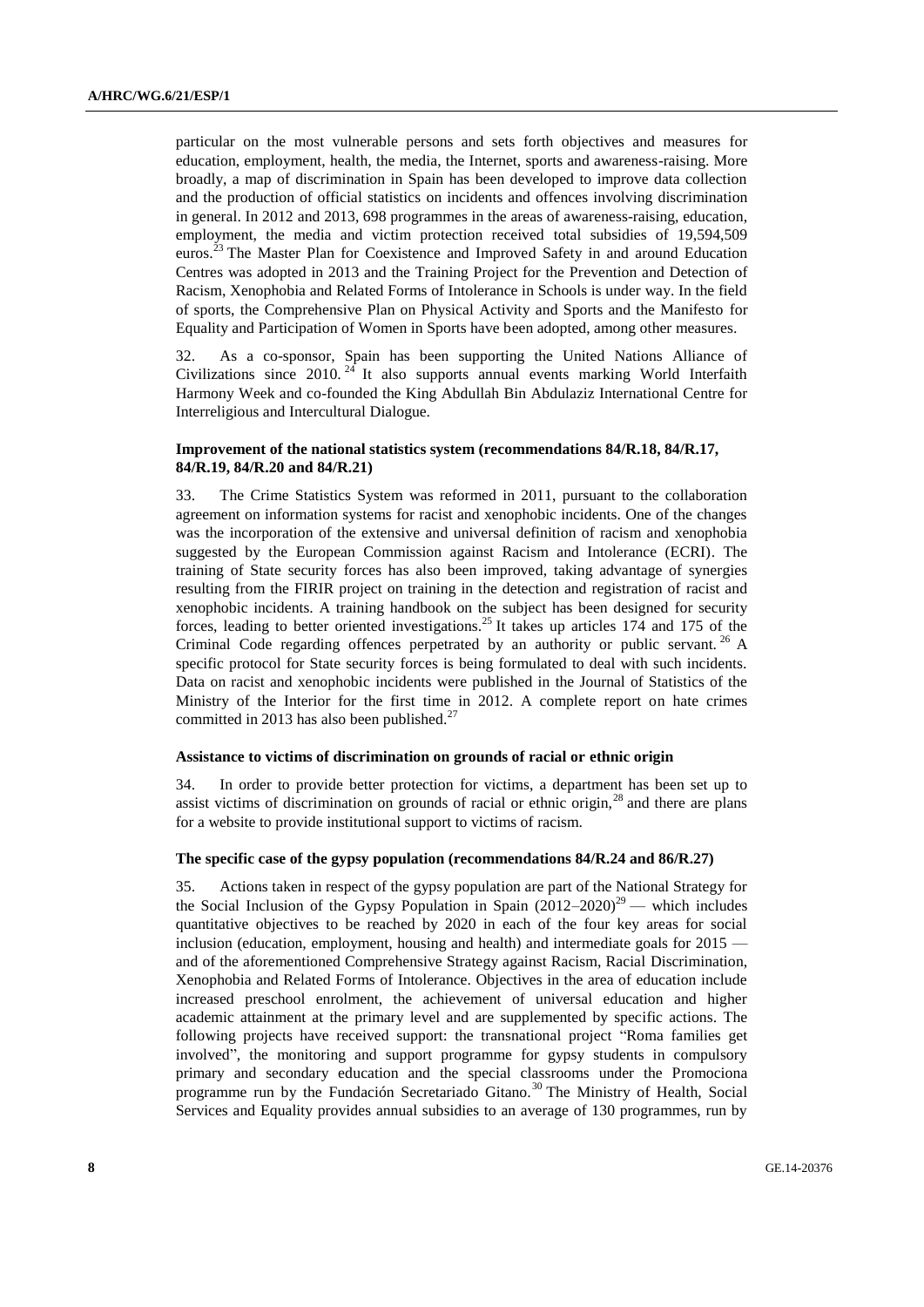23 NGOs across 68 towns, totalling a multi-year average  $(2010-2013)$  of 5,489,780.27 euros.<sup>31</sup>

# **D. Immigration, asylum and refugee status**

# **Immigrant rights (recommendations 86/R.27, 84/R.23, 84/R.50, 84/R.51, 84/R.52 and 84/R.53)**

36. Organic Act No. 4/2000 on the rights, freedoms and integration of foreigners has been amended on a number of occasions.<sup>32</sup> The amendment introduced through Organic Act No. 2/2009 guarantees to all the full enjoyment of their fundamental rights and the gradual enjoyment of the rest of their rights according to the length of lawful residency in Spain. Organic Act No. 4/2013 established an enhanced protection system in the event of the expulsion of individuals benefiting from international protection and who come under the long-term residency regime.

37. In addition to the measures described in section C on discrimination, racism and xenophobia, one of the main steps taken for immigrant integration is the adoption of the Second Strategic Plan on Citizenship and Integration (2011–2014), whose purpose is to coordinate the policies of various public entities. The focus has been on social coexistence and the promotion of equal access for immigrants to social services, thus improving the social inclusion of diverse population groups at risk of social exclusion. Moreover, the Comprehensive Strategy against Racism, Racial Discrimination, Xenophobia and Related Forms of Intolerance also broaches discrimination in access to health care, housing and employment. The chief objectives in the latter domain are to reduce job insecurity and the segmentation of the labour market, to combat irregular recruitment and labour exploitation and to promote good quality employment. To this end, awareness-raising programmes to encourage equal treatment and non-discrimination in the labour market and programmes on managing diversity in the workplace<sup>33</sup> are under way, and tailored social and employment integration plans are available. Under general labour law, resident foreigners have the same labour and social security rights and obligations as Spanish workers.

38. The Strategic Plan on Citizenship and Integration includes a financial instrument, namely the Support Fund for the Reception and Integration of Immigrants. From 2005 to 2011, it was allocated 983 million euros. Although it has not received any budgetary appropriations since the 2012 fiscal year, the Government intends to allocate it funds as soon as the budgetary situation allows.

39. There are also programmes on humanitarian assistance for newly arrived immigrants, on the reception and integration of immigrants, especially in areas with a large immigrant population, and on voluntary return. A public network of migration centres<sup>34</sup> has been set up, in addition to the network of asylum seeker reception centres and the humanitarian assistance provided through NGOs funded by the Ministry of Employment and Social Security.

# **Specific protection for migrant children (recommendations 84/R.49, 84/R.54 and 86/R.34)**

40. Care of unaccompanied migrant children is covered in article 35 of Organic Act No. 2/2009 on the rights, freedoms and social integration of foreigners, which stipulates that, if the age of undocumented foreigners cannot be clearly established, "they shall receive swift and appropriate assistance from the competent child protection services, in keeping with provisions on the legal protection of minors, and the case shall be brought to the immediate attention of the Public Prosecution Service, which, in collaboration with the relevant health institutions, shall conduct the necessary tests on a priority basis to determine their age".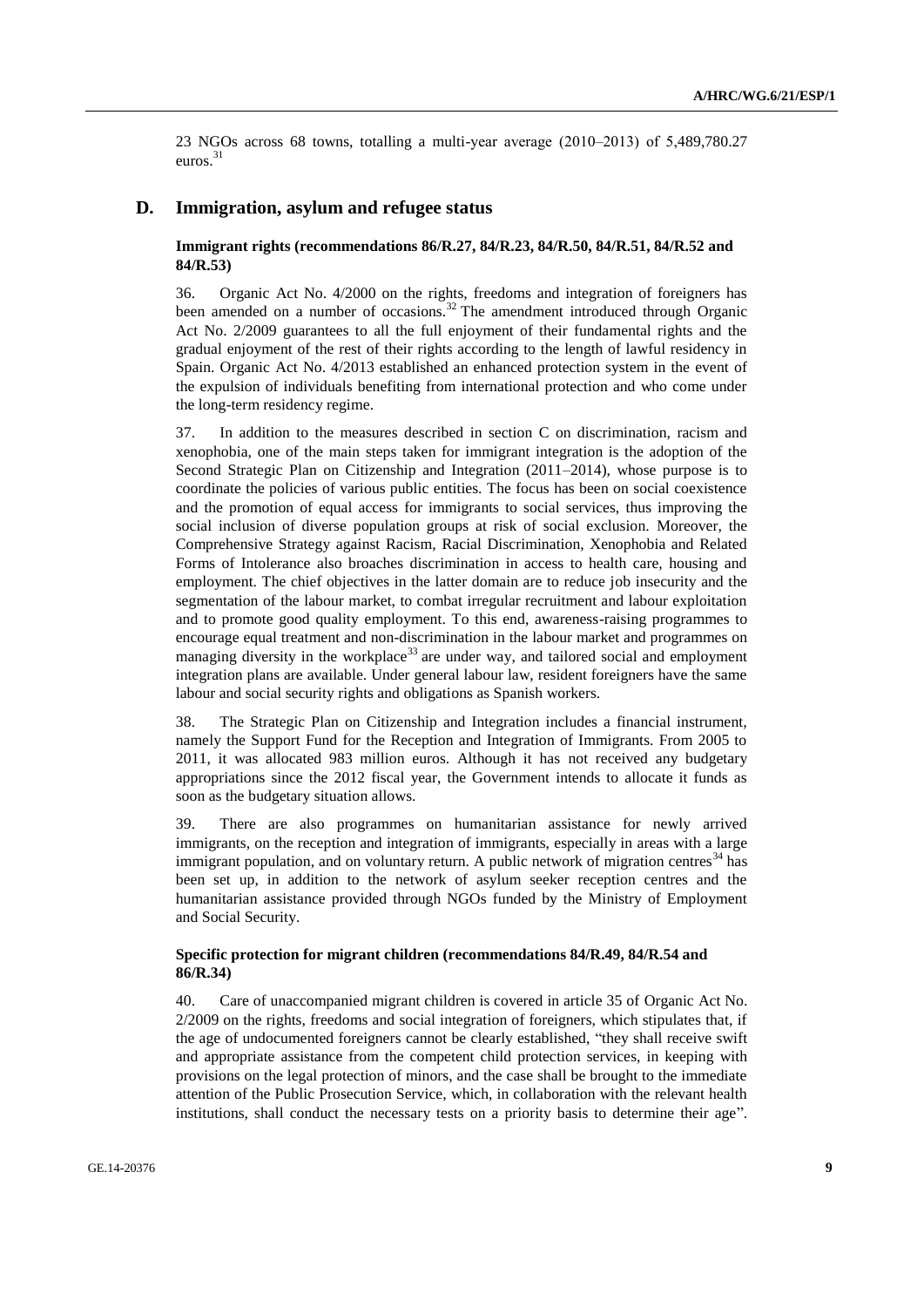Furthermore, Royal Decree No. 557/2011 provides that independent child protection services should be informed in such cases. In order to improve coordination among them, the Attorney General's Office issued opinion No. 1/2009 on aspects of inquiries into the age of unaccompanied foreign minors and the findings of the meeting of prosecutors specialized in minors and foreigners, held on 20 April 2010. A framework protocol for unaccompanied foreign children has been adopted.<sup>35</sup>

# **The right to asylum and subsidiary protection (recommendations 86/R.28 and 86/R.30)**

41. International protection is regulated under Act 12/2009 and a new implementation regulation is being developed.<sup>36</sup> Articles 5, 18, paragraph 1 (d), and 19, paragraph 1, of the Act set forth the principle of non-refoulement, which is also taken up in the current regulations and the draft regulations. Statutory guarantees with regard to asylum seekers and subsidiary protection claimants have been enhanced in recent years.  $37$  Relevant programmes include reception and integration programmes for asylum seekers, refugees and recipients of international protection and, since 2011, annual programmes for resettlement in Spain.

42. Although provisions on international protection do not recognize trafficking in persons as grounds for prosecution as such, in practice, and in keeping with the interministerial Protocol on the Protection of Trafficking Victims, the Asylum and Refugee Office considers all claims for international protection individually, regardless of whether or not the claimant is a trafficking victim, and notifies the National Police of any cases in which there is evidence of a trafficking offence.

### **Migrant detention centres**

43. Operating and internal regulations for migrant detention centres were adopted in March 2014.<sup>38</sup> Guarantees include the obligation to obtain judicial authorization before detaining a person in such centres, the right of detainees to contact NGOs that provide protection to migrants, the right of NGOs to visit the centres and the immediate release of migrants held by the administrative authorities as soon as the circumstances that warranted their detention are no longer relevant. The Public Prosecution Service has the authority to visit migrant detention centres and request from them any information it deems necessary.

#### **Situation in Ceuta and Melilla**

44. The cities of Ceuta and especially Melilla have been under extraordinary migratory pressure in recent months, owing to large-scale assaults on perimeter fencing.<sup>39</sup>

45. Ceuta and Melilla have temporary migrant reception centres that provide basic social services and other specific services<sup>40</sup> to migrants in an irregular situation, asylum seekers and international protection claimants. They also have an information protocol for asylum seekers. The centres are open facilities; individuals are free to choose whether or not to stay in them.

46. The centre in Ceuta has a capacity of 512 people, while the one in Melilla can accommodate 480. However, as a result of the aforementioned migratory pressure, the centre in Ceuta is over capacity, with 638 residents, and the one in Melilla is almost three times over capacity, with 1,434 residents,<sup>41</sup> making it necessary to transfer migrants from these two cities to continental Spain.

47. In response to the extraordinary migratory pressure facing Ceuta and Melilla, the European Commission has pledged a package of emergency measures totalling 10 million euros.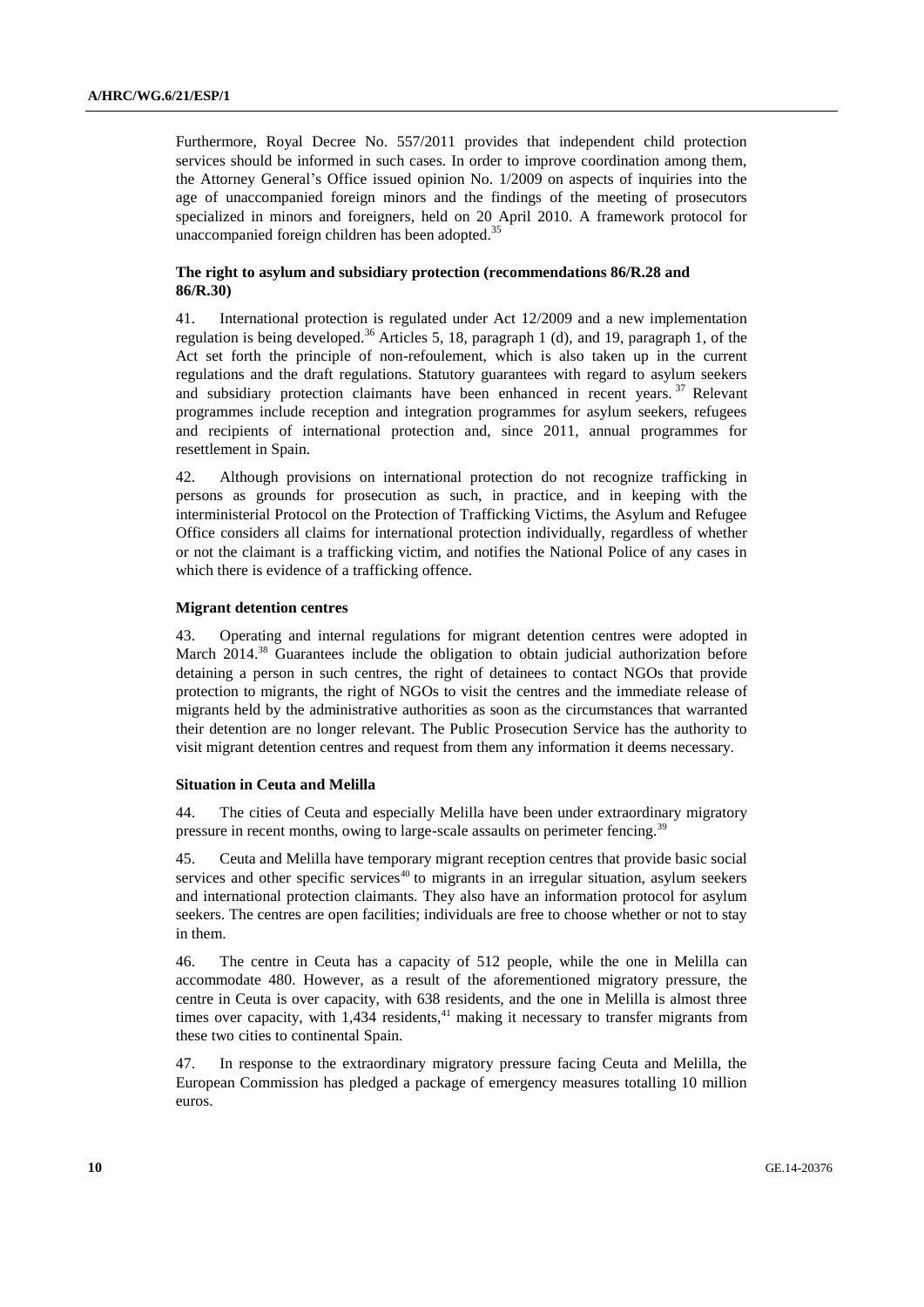# **E. Torture and ill-treatment (recommendations 84/R.29, 84/R.26 and 86/R.21)**

#### **Prevention of torture and ill-treatment (recommendations 84/R.2 and 84/R.28)**

48. The Inspectorate for Security Personnel and Services is the body responsible both for inspecting and evaluating the services, centres and central and peripheral units of the police and Civil Guard directorates-general and the manner in which members of both forces perform their duties. Instruction No. 12 on the conduct expected of members of the State Security Forces was adopted in 2007 to protect the rights of detainees and persons in police custody. The National Police and the Civil Guard also have internal disciplinary rules whereby officers who subject detainees to any form of degrading or humiliating treatment are severely punished. In order to enhance protection in this area, human rights information sessions are provided to the police, prison administration staff, the judiciary, State attorneys and forensic doctors.

49. In November 2009, the function of national torture prevention mechanism was assigned to the Ombudsman.<sup>42</sup>

### **Full investigation of cases of torture and ill-treatment (recommendations 84/R.27 and 86/R.22)**

50. In recent years, the Constitutional Court has adopted various decisions — that were reissued in decision No. 53/2010 — requesting all judges and courts to step up investigations into reports of ill-treatment by the police. It also specified what aspects should be taken into consideration during investigations, including the high likelihood that evidence in this type of offence will be sparse and the presumption, for investigative purposes, that any injuries detainees exhibit at the end of their detention and which they did not have prior to it may be attributed to those in whose custody they were held. In July 2011, the Government adopted the Criminal Procedure Bill, which reduces from eight to three the number of hours within which lawyers must report to police stations and modifies the incommunicado detention regime with a view to introducing greater guarantees for those concerned, such as audio and video recording of incommunicado detentions in police stations and a visit every eight hours by a forensic doctor and a doctor appointed by the national torture prevention mechanism.

#### **Data-collection system**

51. Measure 102 of the First Human Rights Plan provided for the design of an application for the collection of up-to-date data on cases of possible abuse or violation of the rights of persons in police custody. The application registers the acts for which police officers have been reported for human rights violations against detainees or persons in police custody.

#### **F. Freedom of assembly and expression**

#### **Freedom of assembly**

52. The right to unarmed peaceful assembly is, among other fundamental rights and public liberties, enshrined in article 21 of the Constitution, which specifies that the right is not subject to prior authorization but that the authorities should be notified in advance of assemblies taking place in public areas; assemblies "may be banned only where there are reasonable fears of disruption to public order and for the security of individuals and property". These constitutional provisions are further developed in Organic Act No. 9/1983,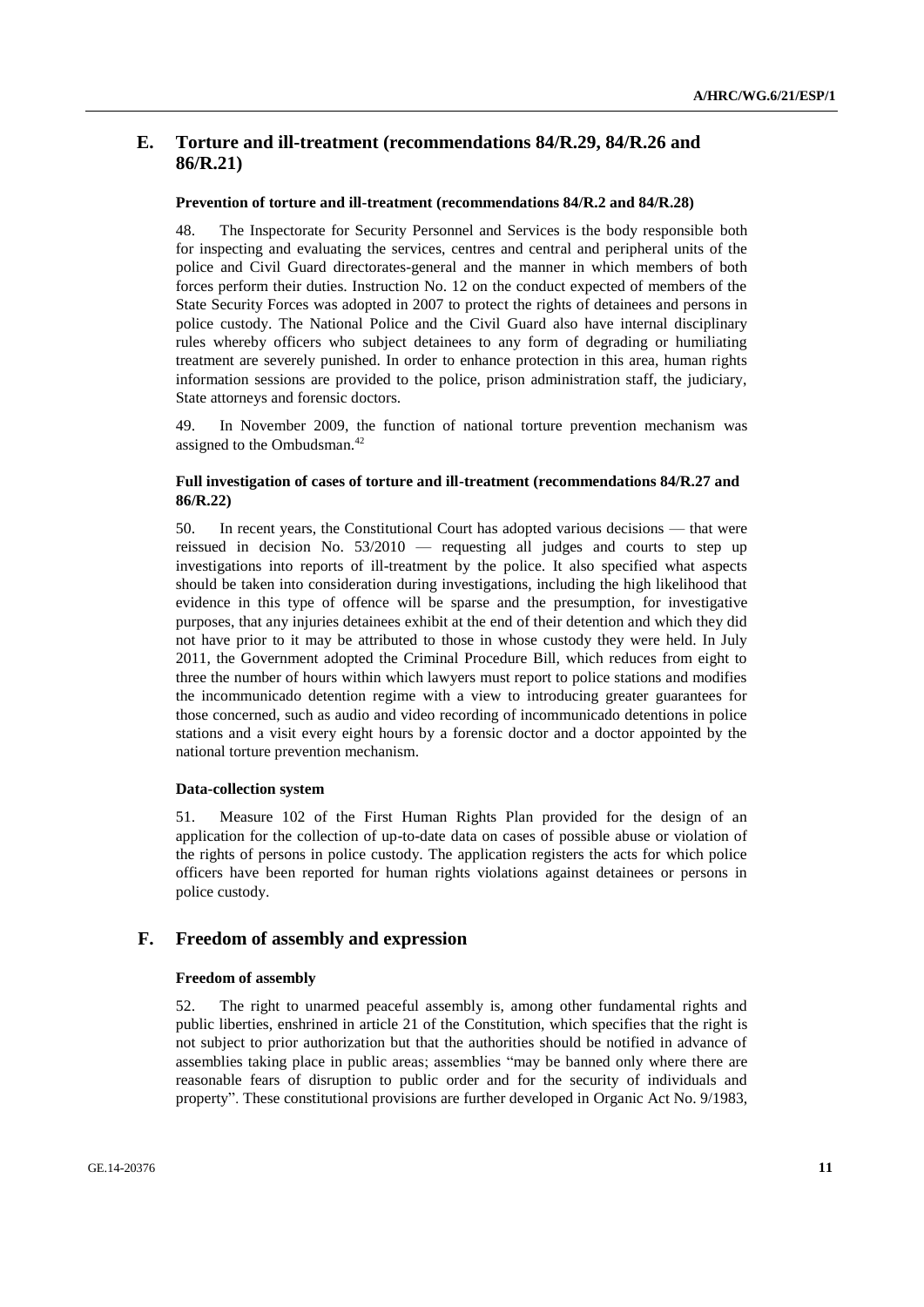on freedom of assembly, which regulates the basic terms governing the exercise of this right.

53. The Protection of Public Safety Bill does not impair the ability to exercise the right to freedom of assembly and demonstration, as defined in the Constitution, and does not amend any articles of Organic Act No. 9/1983. The Bill merely sets forth a series of provisions on the punishment of violent, aggressive or coercive acts that arise from exercising the freedom to demonstrate or that affect public safety, such as holding unannounced or prohibited protests around vital infrastructure, participating in disruptions to public order in clothing that masks the face and hinders identification or assembling while carrying weapons or objects likely to cause injury.

#### **Protection of journalists during protests**

54. With the aim of promoting the conditions to enable State Security Forces and media personnel to work properly, a cooperation agreement was signed on 17 March 2011 between the Ministry of the Interior and the Spanish Federation of Journalist Associations to identify media personnel, thanks to distinctive vests, during protests that require police intervention.

# **G. Access to justice and protection of victims**

#### **Modernization of the justice system (recommendation 84/R.4)**

55. Regarding access to justice, a new judiciary organic act is being negotiated with a view to modernizing the judicial system and making it more efficient by speeding up judicial response times. In that connection, the Action Plan of the Secretary-General of the Justice System 2012–2014 has been adopted with the aim of restructuring the system. In order to improve training, the Legal Studies Centre designs an annual in-service training plan, which is available to prosecutors, court clerks, forensic doctors, other judicial professionals and State attorneys. Act No. 18/2011, on the use of information and communication technologies in the administration of justice, was adopted in July 2011 to facilitate interaction between individuals and professionals and the judicial system.<sup>43</sup>

#### **Legal aid**

56. The economic crisis has posed challenges to the legal aid programme. In response, a legal aid bill is being prepared, addressing the need to guarantee the sustainability of the free justice system through improved resource management and greater oversight of its use. The bill would increase the number of potential direct beneficiaries of the system, placing particular focus on the most vulnerable groups (victims of gender-based violence, terrorism and human trafficking; minors; and persons with physical disabilities who are victims of abuse or ill-treatment) and entitling them to legal aid irrespective of their ability to cover legal costs.

#### **Protection of crime victims**

57. Regarding the protection of crime victims, work is proceeding on the Crime Victim Status Bill, whose purpose is to ensure that Government entities provide as comprehensive assistance as possible to victims, both from a legal and social standpoint. This would imply not only reparation through a criminal trial but also the mitigation of other traumatic emotional effects brought on by their situation, independently from the proceedings. Based on the recognition of victims' dignity, the bill's goal is to defend their material and moral goods and, thereby, those of society as a whole. Special focus in this area is placed on victims of gender-based violence,<sup>44</sup> terrorism and hate crimes.<sup>45</sup>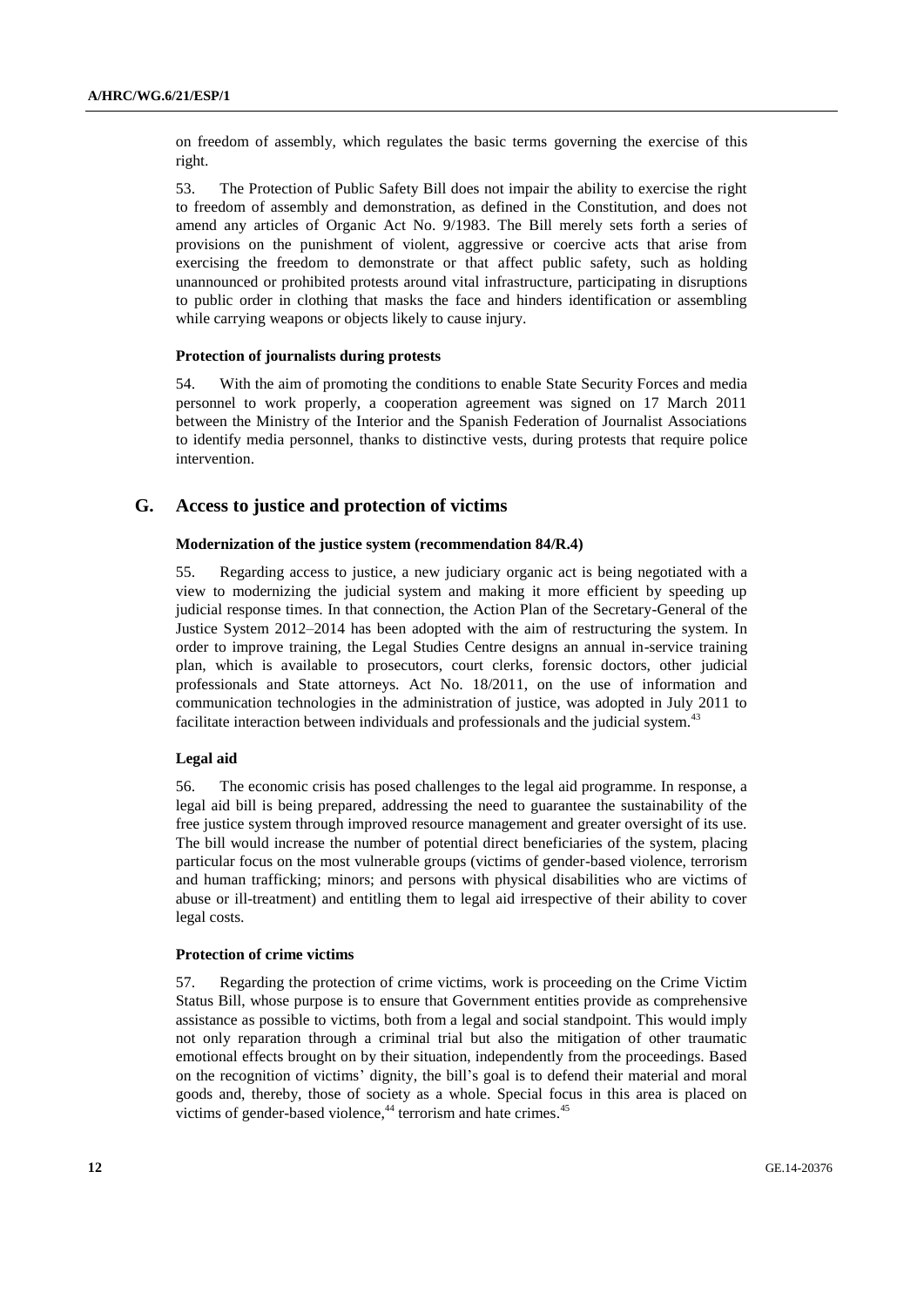# **H. Children**

#### **Crimes against the sexual freedom of minors (recommendation 86/R.25)**

58. Special efforts have been and are being made to combat crimes against the sexual freedom of minors. The ongoing reform of the Criminal Code establishes harsher penalties for this type of offence and raises the age of sexual consent to 16 years, $46$  thereby fulfilling a recommendation by the Committee on the Rights of the Child and improving the protection that Spain affords to minors, particularly in the effort to control child prostitution. Moreover, causing a child under the age of 16 to witness sexual acts or abuse of other persons has been explicitly criminalized, with sentences of up to 3 years' imprisonment. For crimes involving prostitution, a clearer distinction is drawn between offences against adults and those affecting minors or persons with disabilities, for which the penalties are harsher and to which new aggravating circumstances apply in order to combat the most harmful cases of child prostitution. Particular attention is also paid to punishing child pornography, the legal definition of which is taken from Directive 2011/93/EU. The production and dissemination of such material is punished, as is knowingly attending exhibitionist or pornographic shows involving minors or persons with disabilities.

### **Child Protection Bill (recommendation 86/R.25)**

59. Another very important measure under consideration is the approval of the Child Protection Bill, which will, inter alia, expedite placement and adoption procedures and include protection of the best interests of the child as an interpretative principle, substantive right and procedural rule.<sup>47</sup> It will also ban persons convicted of offences against sexual freedom or exploitation of minors from professions involving regular contact with children, impose the obligation for public authorities, civil servants and professionals who learn of abuse of a minor in the performance of their duties to inform the Public Prosecution Service and give priority to foster care over institutional care, particularly for children under 3 years of age.

# **Protecting the best interests of children whose parents live apart (recommendation 86/R.25)**

60. Another important line of action has been the protection of children whose parents live apart. To that end, the Shared Parental Responsibility Bill has been submitted to the Cabinet, stipulating that, in each specific case, it falls to the judge, who must act in the best interests of the child at all times, to determine whether a sole or shared custody arrangement is more appropriate, and to control the various aspects and content of parental relations. A Non-Contentious Jurisdiction Bill is also being processed. It seeks to update the procedure for returning minors in international abduction cases in order better to protect minors and their rights.

#### **Protecting minors with behavioural problems (recommendation 86/R.23)**

61. In an important development, the bill to supplement the Child Protection Act introduces the possibility for minors to be placed in specialized centres for the protection of minors with behavioural problems, where the use of restraining methods and measures to restrict fundamental rights and freedoms is allowed only as a last resort, with the aim of providing them with a suitable educational environment, correcting their behaviour and allowing their personality to develop freely and harmoniously.

62. In May 2010, the basic operating protocol for centres and/or homes providing care for minors diagnosed as having behavioural disorders was adopted; it regulates procedures for the care of minors and establishes guarantees of respect for their rights. Lastly, the Second National Strategic Plan for Children and Adolescents<sup>48</sup> includes measures in favour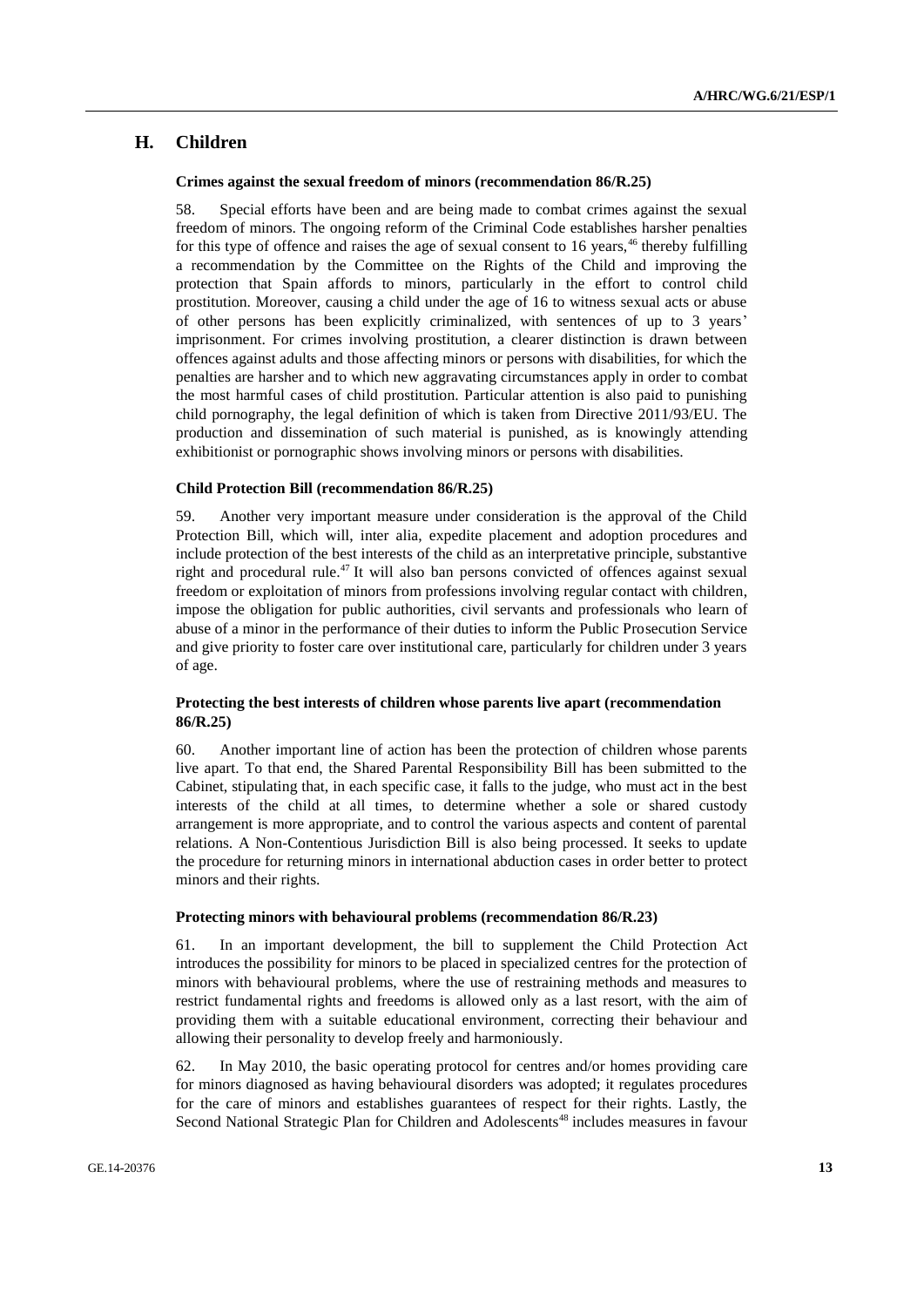of minors with behavioural problems and specifies the bodies responsible for implementing them.

# **Protecting the children of persons who have been arrested or imprisoned (recommendation 84/R.3)**

63. The Spanish prison administration runs various prison facilities designed to preserve the human rights of children under 3 years of age whose mothers are deprived of their liberty.

### **Caring for poor and socially excluded children**

64. The Government is well aware of the importance of combating child poverty; for this reason it has included this objective at all levels of the 2013–2016 National Action Plan for Social Inclusion, in order to operate in various fields to prevent the intergenerational transmission of poverty.<sup>49</sup>

# **I. Rights of persons with disabilities**

# **Bringing domestic legislation into line with the Convention on the Rights of Persons with Disabilities**

65. Act No. 26/2011 and Royal Decree No. 1276/2011 brought Spanish legislation into line with the United Nations Convention on the Rights of Persons with Disabilities, a process that involved approving additional legislative, administrative and other measures. Royal Legislative Decree No. 1/2013, approving the revised text of the General Act on the Rights and Social Inclusion of Persons with Disabilities, helped clarify all existing legislation on the matter. An amendment to the Civil Code and the Civil Procedure Act is currently being drafted to better adapt those laws to the requirements of the Convention. The amendment will entail, inter alia, the introduction of new terminology abandoning the terms *incapaz* (incompetent) and *incapacitación* (incompetence) and their replacement with a reference to persons benefiting from judicially sanctioned supported decision-making, together with the new regulation on various formalities for protection and assistance in supported decision-making, the adaptation of the acts for which the person providing protection and assistance will require judicial authorization and an increase in checks on both the person affected and their property.

#### **Right to education for persons with disabilities (recommendation 84/R.3)**

66. An effort has also been made to improve the right of persons with disabilities to education, and chapter IV of the revised text of the General Act on the Rights and Social Inclusion of Persons with Disabilities is devoted specifically to the topic. The Spanish model is based on the concept of inclusive education, giving priority to inclusion in ordinary schools. In November 2010, a forum on the inclusion of pupils and students with disabilities in the school system was set up, and in June 2011, the Plan for the Inclusion of Pupils and Students with Special Educational Needs was adopted, in collaboration with the Spanish Committee of Representatives of Persons with Disabilities and the autonomous communities.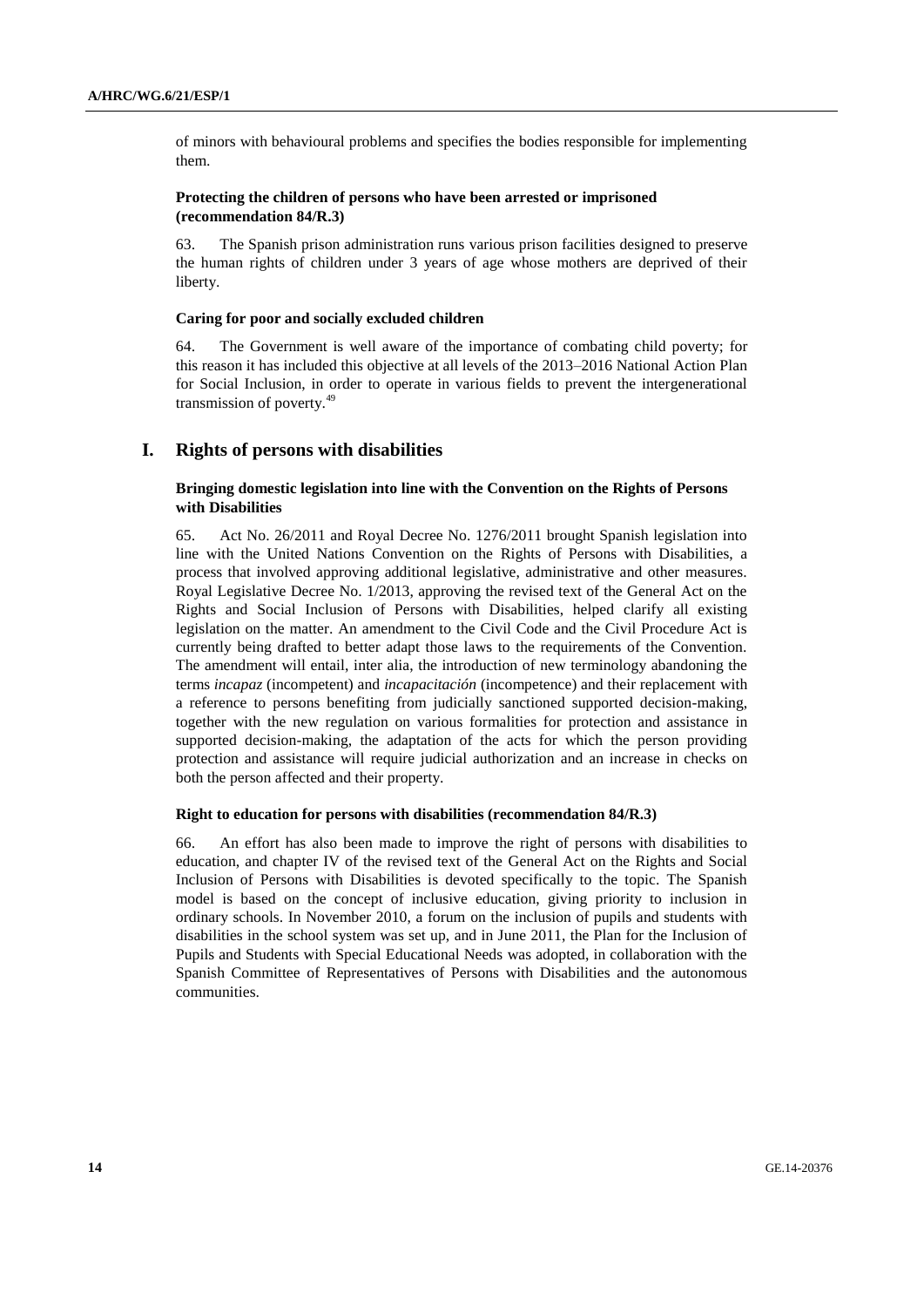# **J. Right to education**

### **New Act on the Improvement of Educational Quality and accompanying policy measures (recommendations 84/R.47 and 84/R.48)**

67. On 9 December 2013, the Education Act (No. 2/2006) was amended by the Act on the Improvement of Educational Quality (Organic Act No. 8/2003), which has the following aims: to reduce the early school leaving rate; to improve educational outcomes in line with international standards, in terms of the comparative rate of both excellent pupils and students who have successfully completed compulsory secondary education; to boost employability and to encourage entrepreneurship in students.

68. Education is compulsory in Spain up to the age of 16. Currently, US\$ 10,094 is allocated to each pupil in State education every year, 21 per cent more than the average within the Organization for Economic Cooperation and Development (OECD) and the European Union, $50$  and twice as much as a decade ago (from US\$ 18,927 million in 2000 to 36,012 million in 2010). The student-teacher ratio is lower than the OECD average (10.1 in Spain, as opposed to 13.7 in OECD countries).<sup>51</sup> Moreover, State spending on pre-primary education is equal to 0.9 per cent of the gross domestic product (GDP), compared to 0.5 per cent of the combined GDP in OECD countries. In recent years, there has been a gradual reduction in the percentage of citizens aged 18 to 24 who have completed the first stage of secondary education (CINE 2) but are no longer studying or in training. The figure was 31.2 per cent in 2009 and 24.9 per cent in 2012.

69. To address the challenges that have arisen in the education sector in Spain over the last few years, a number of programmes have been adopted to strengthen education and improve its quality and accessibility: the Territorial Cooperation Programme to Reduce Early Dropouts from Education and Training; the Enhancement, Guidance and Support Plan (Plan de Programas de Refuerzo, Orientacion y Apoyo (PROA)); the Educa3 Plan for nursery education; and the Territorial Cooperation Programme to Improve Foreign-Language Learning. There are also several programmes that focus on groups with specific needs, such as the Gypsies, and broadly incorporate the gender perspective. The Ministry of Education, Culture and Sport also promotes activities in favour of lifelong training to enhance access to the labour market, increase job opportunities and boost recognition of informal education by valuing work experience.

70. Moreover, the Act on the Improvement of Educational Quality makes specific provision in the basic education curriculum for human rights education, which, pursuant to Royal Decree No. 126/2014, shall be a cross-cutting component included in all subjects. This topic is also accorded particular importance in the social science curriculum.

# **K. Right to health**

#### **Reform of the national health system**

71. In 2012, owing to the economic crisis besetting Spain, the Ministry of Health, Social Services and Equality launched a health-care reform to render our national health system sustainable and ensure that it is universal, public and free for all Spanish residents, bearing in mind that it has been necessary to tackle an accumulated debt of 16 billion euros and a budget deficit growing at an annual rate of 5 per cent, which would have increased the debt by 175 per cent between 2009 and 2011. This reform has made it possible to maintain the high quality of health-care services and has also aided the economic recovery. Various measures have been adopted in this regard that devote particular attention to vulnerable groups: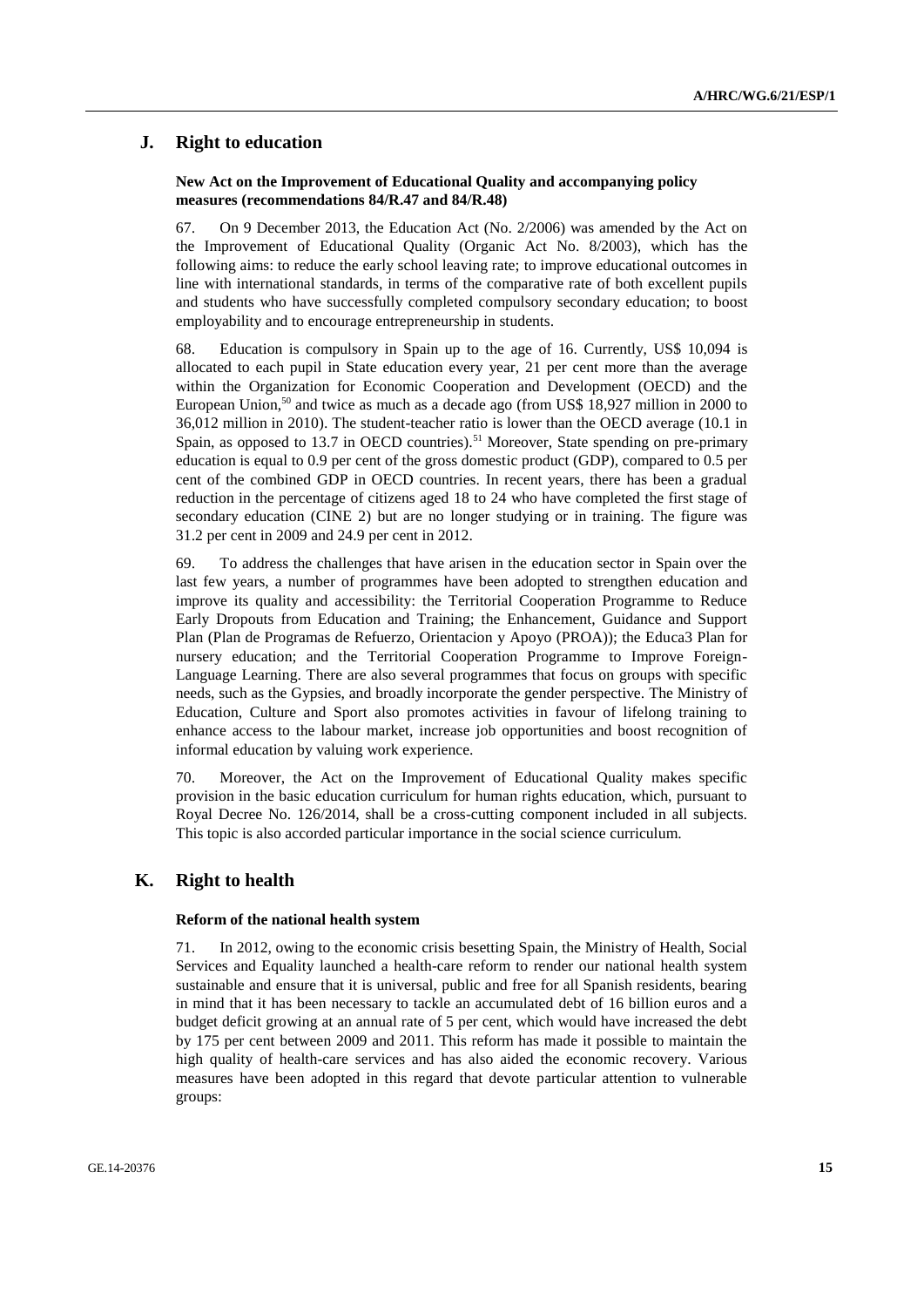(a) Insurance and health-care services: Royal Decree-Law No. 16/2012, on urgent measures to guarantee the sustainability of the national health system and enhance the quality and security of its services, has clarified the conditions of access to public health care through the concepts of "insured party" and "beneficiary", and has legally regulated a genuine mechanism granting equal recognition to those groups. According to the 2013 OECD report entitled "Health at a Glance", 99 per cent of the Spanish population has public health insurance and 13.4 per cent also has optional private coverage. Coverage is therefore provided to virtually all Spanish citizens and to residents who have acquired this right. Foreign nationals who are not registered or authorized residents of Spain will also receive publicly funded health care through the national health system as follows:

(i) Emergency care in the event of serious illness or accident, whatever the cause, until they are discharged;

(ii) Prenatal, delivery and postpartum care;

(iii) In all cases, foreign nationals under the age of 18 shall receive health care under the same conditions as Spanish nationals. $52$ 

In cases where foreigners in an irregular situation in Spain do not have health coverage or resources, social service authorities in each autonomous community shall determine the type of assistance provided, in accordance with Royal Decree No. 576/2013. This Decree extends the range of health care provided for in the national health system's common core portfolio of care services to persons requesting international protection and victims of human trafficking who are authorized to stay in Spain, for as long as their situation persists.<sup>53</sup>

(b) In Spain, coverage for all persons, regardless of their administrative status, extends to free disease prevention services and public health programmes, such as the diagnosis and treatment of communicable diseases (tuberculosis, human immunodeficiency virus), vaccination programmes and programmes to prevent and control communicable diseases.<sup>54</sup> There are also specific treatment protocols in the event of a mass influx of immigrants.

(c) With regard to pharmaceutical benefits, Royal Decree-Law No. 16/2012 modified the patient contribution system by introducing three criteria to regulate patient contributions (income, age and severity of the illness), thereby improving equity.

(d) Lastly, several projects are being implemented in the field of electronic health, such as the nationwide health card, electronic prescriptions and digital medical histories, which will increase efficiency, reduce the duplication of diagnostic tests and facilitate the administrative tasks carried out by health professionals, which will in turn alleviate pressure on the heath-care system by reducing the number of visits, facilitate the movement of patients in the country and give them greater security.<sup>55</sup>

# **L. Right to housing**

# **Change in the housing model: promotion of renting and preservation of the existing housing stock**

72. In recent years, a change in the Spanish housing model has been encouraged to balance the two forms of access to housing (buying and renting), promote the maintenance and preservation of the existing housing stock and guarantee the right to housing. In this connection, the following laws have been adopted: Act No. 4/2013 on the greater flexibility and promotion of the housing rental market; Act No. 8/2013 on urban rehabilitation, regeneration and renovation; and Royal Decree No. 233/2013, which governs the 2013–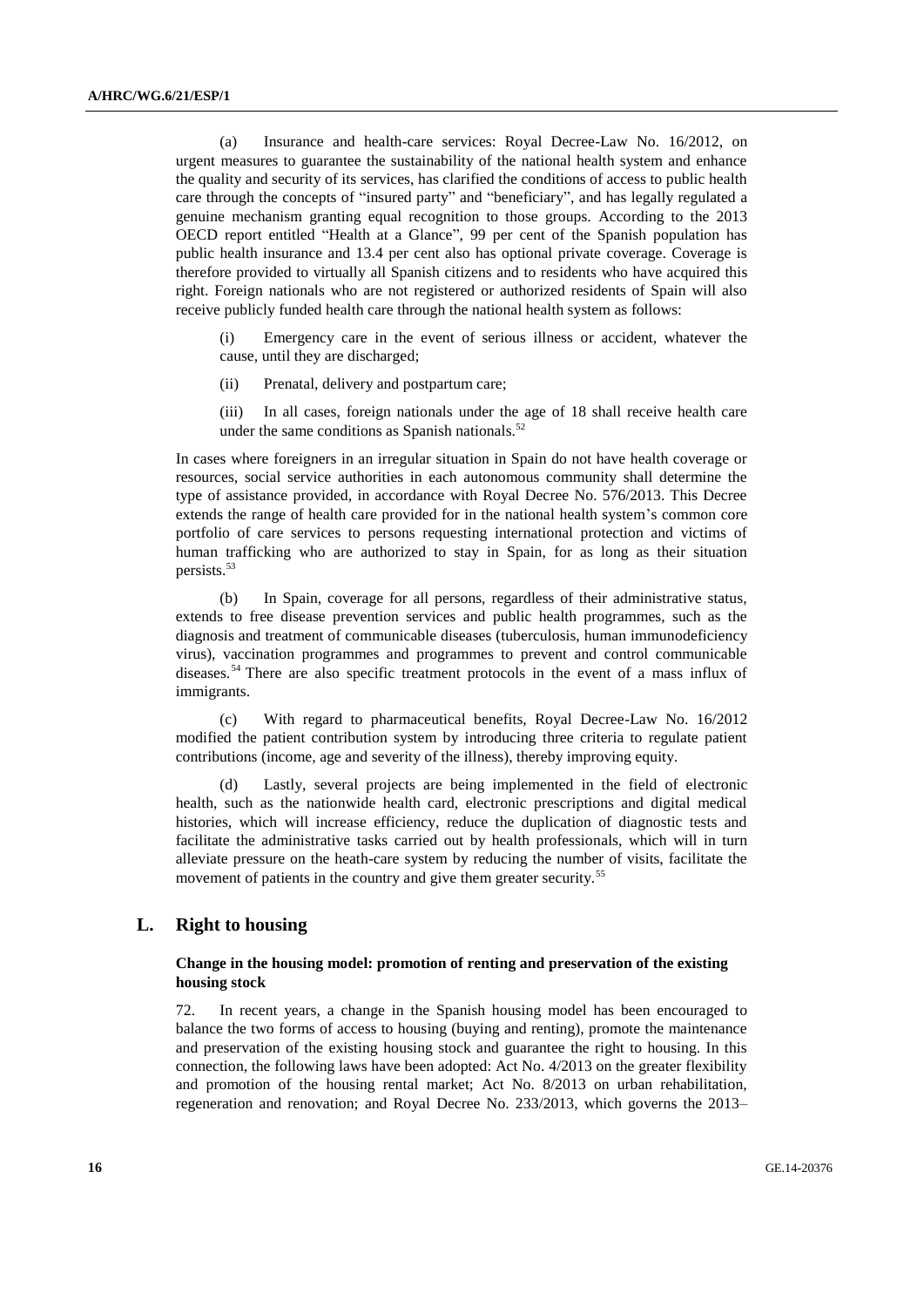2016 State plan on the promotion of the housing rental market, building rehabilitation and urban regeneration and renovation.

# **2013–2016 State plan on the promotion of the housing rental market, building rehabilitation and urban regeneration and renovation**

73. The State plan is specifically geared towards combating discrimination in access to housing. It includes the Housing Rental Assistance Programme, which offers assistance of up to three times the Public Indicator of Multiple Effect Income (IPREM) on the basis of household income, which is an objective criterion.<sup>56</sup> The plan also includes the Programme to Boost the Public Rental Housing Stock, directed at persons whose income is 1.2 to 3 times the value of IPREM, and which establishes the obligation to include temporary rental housing in public property developments. The temporary housing will be rented to households with a total income of up to 1.2 times the value of IPREM. At least 50 per cent of the housing built as part of property developments under the State plan must come under the temporary rental scheme, and 30 per cent of the properties available under the scheme must be reserved to facilitate access to housing for sectors of the population receiving support from social services in the autonomous communities and the cities of Ceuta and Melilla, local corporations, non-governmental organizations or other private non-profit bodies.

74. It is important to note under the legislation in force, women victims of gender-based violence and victims of terrorism are entitled to preferential protection in access to housing.

### **Measures to protect mortgage holders**

75. The economic and financial crisis has also increased the risk of families in Spain facing eviction proceedings for failing to meet their mortgage payments on their first home. A number of measures have been adopted in an attempt to relieve the situation, with a particular focus on the mortgage holders who are most vulnerable or at risk of social exclusion, and who find themselves in one of three possible situations:

(a) Mortgage holders struggling to meet their obligations: the Government adopted Royal Decree-Law No. 6/2012 on urgent measures to protect destitute mortgage holders, which led to the establishment of mechanisms to restructure mortgages, favour more flexible foreclosure proceedings and adopt the Code of Good Practices for the Viable Restructuring of Debt Secured by a first home, which credit institutions may use at their discretion for certain specific mortgages. In 2013, the scope of application of the Code of Good Practices was extended to allow more people, such as mortgage guarantors with regard to their first home to benefit. In May 2013, the Government adopted Act No. 1/2013 on measures to strengthen the protection of mortgage holders, debt restructuring and public rental.<sup>57</sup>

(b) Mortgage holders involved in foreclosure proceedings: Royal Decree-Law No. 27/2012 has provided for the immediate postponement of home repossessions for a period of two years;

(c) Mortgage holders who have already lost their home: the Social Housing Fund has been set up for persons whose home has been legally repossessed since January 2008.<sup>58</sup> The 2013–2016 State plan on the promotion of the housing rental market, building rehabilitation and urban regeneration and renovation gives preferential treatment to persons evicted and affected by measures to facilitate foreclosure proceedings.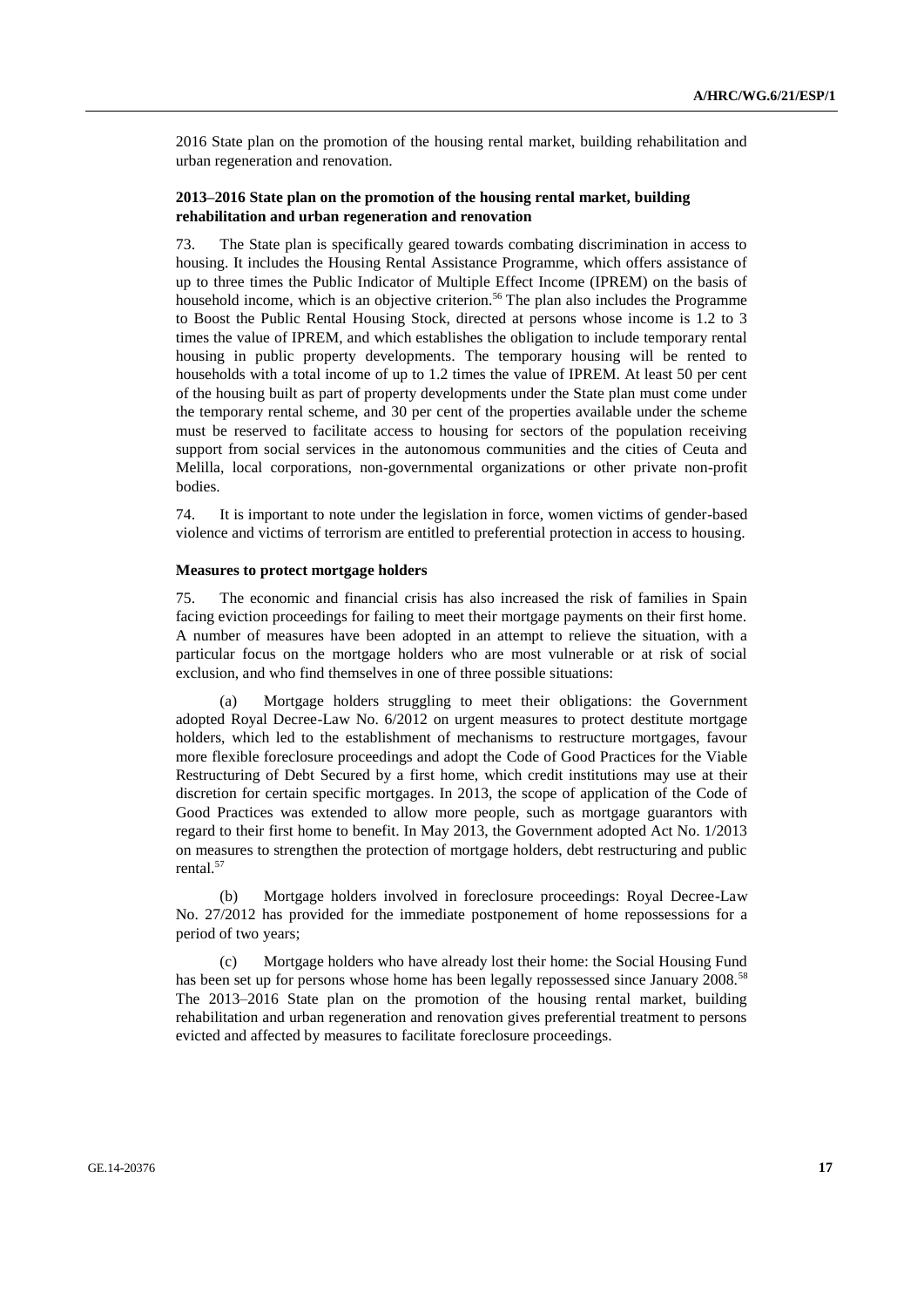# **M. International cooperation for development (recommendation 84/R.55)**

# **Recommendations of the Development Assistance Committee: more concentrated geographical, sectoral and multilateral cooperation for development**

76. In December 2012, the Fourth Master Plan for Spanish Cooperation (2013–2016) was adopted.<sup>59</sup> This Master Plan is a response to the recommendations made by the OECD Development Assistance Committee in its 2011 peer review, in which it indicated the need to increase the geographical, sectoral and multilateral concentration of Spanish cooperation, work towards development results, improve accountability and strengthen evaluation and follow-up mechanisms. This geographical and sectoral concentration has also opened the way for the best possible response to the challenges that have arisen in the context of Spanish international development cooperation as a result of the economic crisis.<sup>60</sup>

77. During 2014, official development assistance has begun to increase again. The 2015 budget for Programme 143A of the Ministry of Foreign Affairs and Cooperation is up by 4.54 per cent compared to 2014, from €494.03 million to €516.47 million. The Secretary of State for International Cooperation and for Ibero-America has increased funding by 3.72 per cent, from  $\epsilon$ 258.38 million to  $\epsilon$ 268.01 million, and the Spanish Agency for International Development Cooperation has raised its contribution by 5.34 per cent, from  $E241.27$  million to  $E254.14$  million. Consequently, official development assistance will grow more than any other form of assistance provided by the Ministry of Foreign Affairs and Cooperation in 2015, marking a change in the trend with regard to cooperation for development, in accordance with the new economic status of Spain.

78. Spanish development cooperation is currently based on eight strategic guidelines, which in turn involve planning outcomes in partner countries.<sup>61</sup> In 2016, it will be directed towards 23 countries.<sup>62</sup> Multilateral concentration is achieved under the principles of aid effectiveness agreed upon in Busan. An example of this process of change is the establishment, in early 2014, of the Sustainable Development Goals Fund in cooperation with the United Nations Development Programme.

# **Improving transparency, accountability and coordination with other actors**

79. In terms of transparency and accountability, Spain is endeavouring to improve its information and knowledge management system.<sup>63</sup> Moreover, given the large number of actors in Spanish development cooperation, steps are being taken to better integrate all their abilities and encourage synergies. The Development Cooperation Council plays a fundamental role in this task. The Spanish Cooperation Portal has also been created to serve as an integration platform in this regard.<sup>64</sup> In early 2013, the new Spanish Cooperation Evaluation Policy was adopted.<sup>65</sup>

# **N. Historical memory**

#### **Implementation of the Historical Memory Act (recommendation 84/R.45)**

80. In December 2007, the Government approved Act No. 52/2007, known as the Historical Memory Act, which has led, inter alia, to the adoption of measures to improve the benefits afforded to the relatives of Spanish citizens who died as a consequence of, or during, the civil war, and to persons who were imprisoned as a consequence of the circumstances described in Amnesty Act No. 46/1977; offer social protection to the "children of the war"; issue declarations of redress and personal recognition to those who suffered persecution or violence during the civil war and under the dictatorship; and act with regard to the acquisition of Spanish nationality or through the Historical Memory Documentary Centre.<sup>66</sup> The economic crisis has made it necessary to suspend the subsidies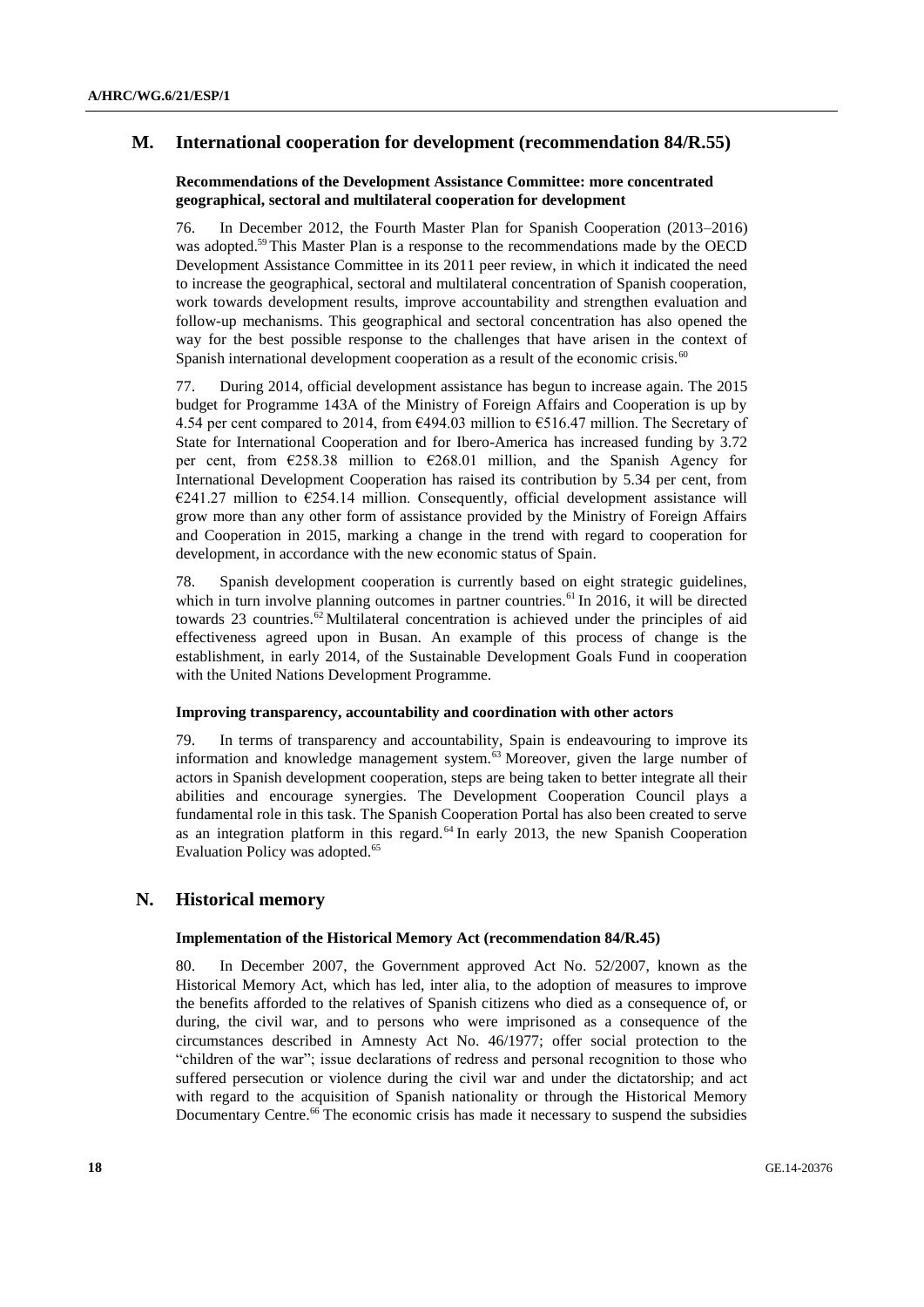provided for in the Historical Memory Act for exhumations. Spain is actively studying the recommendations put forward in this regard by the Committee on Enforced Disappearances and other special procedures.

# **O. Combating the death penalty (recommendation 84/R.25)**<sup>67</sup>

81. In 2010, Spain promoted the establishment of the International Commission against the Death Penalty and, in June 2013, the World Congress against the Death Penalty was held in Madrid. In recent years, bilateral efforts have been made and support has been given to work carried out by the European Union in favour of the international abolition of the death penalty.

#### *Notes*

- <sup>1</sup> Dentro de este ámbito se incluyen los delitos contra el derecho de gentes, de genocidio, de lesa humanidad, contra las personas y bienes protegidos en caso de conflicto armado, piratería.
- <sup>2</sup> El refuerzo de la protección de las víctimas de violencia de género se produce por la tipificación de nuevos delitos, como el delito de hostigamiento o acecho o el delito de "ciber acoso", y mediante la garantía de que, en caso de suspensión de la condena, la imposición de la multa no afecte negativamente a los intereses económicos de la víctima.
- <sup>3</sup> El delito de trata de seres humanos se recoge en el artículo 177 bis del Código Penal.
- <sup>4</sup> Está preparada para su aprobación la Estrategia de Derechos de la Infancia de la Cooperación Española.
- <sup>5</sup> Destacan asimismo la modificación de la Ley Orgánica 3/2007, de 22 de marzo, para la igualdad efectiva de mujeres y hombres, y la aprobación de la Ley 11/2013, de 26 de julio, de medidas de apoyo al emprendedor y de estímulo del crecimiento y de la creación de empleo que establece, entre otras medidas, la reducción de cuotas a la seguridad social y la transformación de contratos temporales suscritos con mujeres jóvenes en indefinidos.
- <sup>6</sup> Estos objetivos se desarrollan mediante 224 medidas para avanzar hacia la igualdad de trato y hacia la igualdad real de oportunidades entre mujeres y hombres.
- <sup>7</sup> Esta modificación posibilita que la autorización de residencia y trabajo que la mujer extranjera en situación irregular, que sea víctima de violencia de género, podía ya solicitar para sí misma, se haga extensiva a sus hijos (la autorización de trabajo para los hijos, solamente será concedida si éstos cumplieran con el requisito de edad mínima que exige el Estatuto de los Trabajadores). En la misma línea se contempla la concesión automática, y no potestativa, como antes, de una autorización provisional de residencia y trabajo para la mujer maltratada y sus hijos, que resuelva interinamente su situación hasta que se remita la resolución judicial relativa a la denuncia por violencia machista.
- <sup>8</sup> Esta Estrategia Nacional unifica en un mismo documento doscientas ochenta y cuatro medidas de actuación, y su ejecución implica un presupuesto estimado de 1.558.611.634 euros.
- 9 Para la mejora de los sistemas de evaluación se ha identificado a los órganos o instituciones responsables de cada medida.
- <sup>10</sup> Las medidas adoptadas en el marco de la mencionada Estrategia Nacional tienen como objetivo romper el silencio que rodea la violencia contra la mujer y sensibilizar a la sociedad contra esta lacra. Destacan en el ámbito de la difusión de campañas institucionales, campañas actuales con los mensajes de "Hay salida" a la violencia de género y "Si la maltratas a ella, me maltratas a mí", difundidas a través de los medios de comunicación convencionales, y que han tenido una buena acogida tal y como ponen de manifiesto los post test realizados en 2012 y 2013 y la respuesta dada desde la sociedad civil. La colaboración con los distintos agentes sociales y económicos, públicos y privados se ha realizado mediante la firma de convenios con la Federación Española de Municipios y Provincias, con la ONCE o con 64 empresas en el marco de la iniciativa "Empresas por una Sociedad Libre de Violencia de Género". En el ámbito deportivo se ha participado en las dos últimas ediciones de la Carrera de la Mujer o en el evento Free Yoga; en el ámbito cultural se ha participado en el concierto "Por ellas", organizado por Cadena 100; en el ámbito sanitario a través de la distribución a los centros de salud de todo el territorio español de unos carteles con el mensaje "Hay salida. Confía en tu personal sanitario, cuéntanos lo que te está pasando" o el de las nuevas tecnologías, ámbito en el que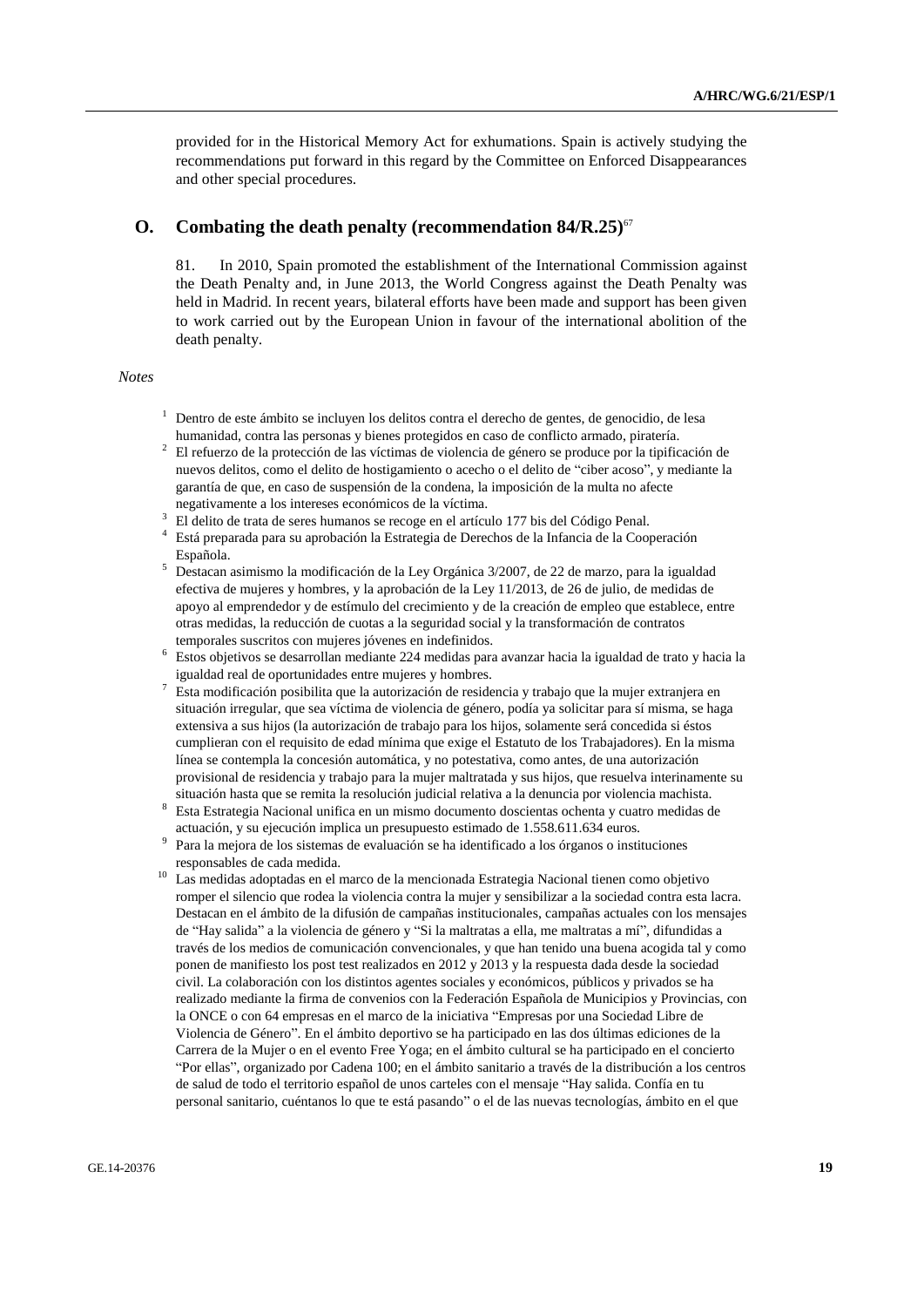se ha lanzado una novedosa aplicación para smartphones llamada "Libres", que actualmente cuenta con más de 6.000 descargas. Además, se han concedido los primeros premios a las buenas prácticas locales contra la violencia de género y a los trabajos de periodismo joven sobre esta causa. Por último, también se ha trabajado en la sensibilización social contra la trata de mujeres y niñas con fines de explotación sexual mediante la celebración de un acto conmemorativo del 18 de octubre, "Día Europeo contra la Trata de Seres Humanos", y se ha trabajado también en la sensibilización frente a otras formas de violencia contra la mujer como los matrimonios forzados. En este sentido se ha instalado en el Congreso de los Diputados la exposición "Demasiado joven para casarse", comisariada por el PNUD. También se han creado nuevos recursos como la web de recursos de prevención y apoyo a las víctimas de violencia de género (WRAP):

[http://wrap.seigualdad.gob.es/recursos/search/SearchForm.action.](http://wrap.seigualdad.gob.es/recursos/search/SearchForm.action)

- <sup>11</sup> Este acuerdo se suscribió el 11 de octubre de 2013 entre el Ministerio de Justicia, el Ministerio del Interior, el Consejo General del Poder Judicial, la Fiscalía General del Estado y el Ministerio de Sanidad, Servicios Sociales e Igualdad.
- <sup>12</sup> Figura expresamente en los Planes Estratégicos del Cuerpo Nacional de Policía y de la Guardia Civil para el periodo 2013-2016.
- <sup>13</sup> Se ha previsto la interconexión de este sistema con las bases de datos del sistema penitenciario, con el fin de informar a la víctima de todo posible cambio en la situación penitenciaria del agresor. Asimismo, se ha previsto la interconexión del sistema VdG o VioGén con el sistema de información judicial SIRAJ y con las bases de datos policiales, al objeto de conocer los datos oficiales de identificación, tanto de la víctima como del agresor y los antecedentes policiales de éste.
- <sup>14</sup> Esta atención se ha prestado en el marco de los principios y recomendaciones establecidos por Naciones Unidas, la UE, y por los instrumentos internacionales ratificados por España.
- <sup>15</sup> Hasta ese momento la trata de seres humanos constituía una circunstancia agravante del delito de tráfico recogido en el artículo 318 bis CP, solamente en caso de fines de explotación sexual. La definición del delito recogida en el artículo 177 bis del Código Penal es acorde con el Protocolo para Prevenir, Reprimir y Sancionar la Trata de Personas, especialmente Mujeres y Niños (Palermo, 25 de diciembre de 2000) y el Convenio del Consejo de Europa de Acción contra la Trata de Seres Humanos (Varsovia, 16 de mayo de 2005), ambos ratificados por España.
- <sup>16</sup> Salvo que la víctima sea menor de edad, ya que, en ese caso, el consentimiento es irrelevante aún sin que se den los medios.
- $17 \text{ Se}$  ha incluido un enfoque específico para las personas que están expuestas a una mayor vulnerabilidad en el Proyecto de Ley de reforma del Código Penal actualmente en tramitación.
- <sup>18</sup> Mediante esta Ley se amplía a los hijos de la víctima que se encuentren en España, o a cualquier otra persona que mantenga vínculos familiares o de otro tipo con la víctima, el derecho que ya asistía a ésta para solicitar a la Administración la adopción de medidas que correspondan para garantizar su seguridad. Esta protección se ve incrementada por la Circular 5/2011 de la Fiscalía General de Estado que unifica cómo deben proceder los agentes de la justicia en este ámbito.
- <sup>19</sup> Tratándose de un comportamiento coactivo, se ha estimado oportuno tipificarlo como un supuesto de coacciones cuando se obligue a otra persona a contraer matrimonio, castigándose también a quien utilice medios coactivos para forzar a otro a abandonar el territorio español o a no regresar al mismo, con esa misma finalidad de obligarle a contraer matrimonio.
- <sup>20</sup> Esta revisión se ha realizado en transposición de la Decisión Marco 2008/913/JAI.
- $21$  La función de estos Servicios es detectar este tipo de conductas, así como realizar seguimiento y control de las investigaciones policiales y los procedimientos judiciales incoados por estos delitos desde su investigación hasta su enjuiciamiento y ejecución.
- <sup>22</sup> La Estrategia Integral se ha elaborado sobre la base de los convenios internacionales ratificados por España, así como las recomendaciones de procedimientos especiales.
- <sup>23</sup> Estas subvenciones se han realizado mediante convocatorias anuales dirigidas a entidades sin ánimo de lucro.
- <sup>24</sup> Este apoyo se ha concretado, por ejemplo, en el desarrollo de las Estrategias Regionales para el Sudeste Europeo, el Mediterráneo y el ámbito latinoamericano y en la promoción de la adhesión de nuevos Estados al Grupo de Amigos de la Alianza.
- <sup>25</sup> Hasta el momento han recibido formación un total de 165 instructores, que, a su vez, han formado a más de 20.000 especialistas de la Guardia Civil, el Cuerpo Nacional de Policía, la Policía Autonómica (Etzaintza, Mossos d'Esquadra y Policía Foral de Navarra) y Policías Locales.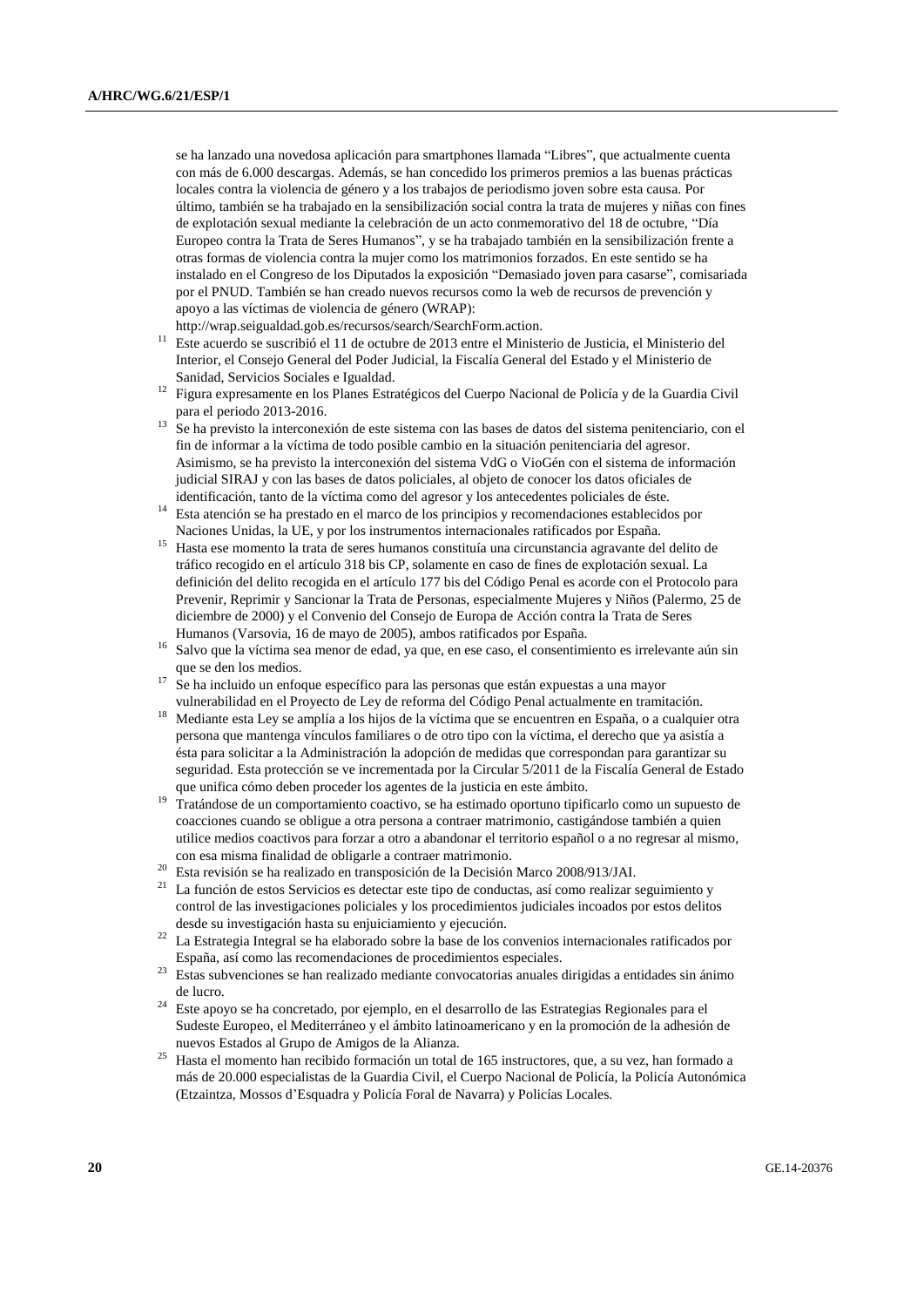- $26$  Dicha información se encuentra en las páginas 66 y 67 del citado manual.
- $27$  Este informe puede consultarse en el siguiente enlace: [http://www.interior.gob.es/documents/10180/1207668/Informe+sobre+los+delitos+de+odio+en+Espa](http://www.interior.gob.es/documents/10180/1207668/Informe+sobre+los+delitos+de+odio+en+Espa%C3%B1a+2013.pdf/7eeb7e62-9117-47ab-bca0-bf3ed107d006) [%C3%B1a+2013.pdf/7eeb7e62-9117-47ab-bca0-bf3ed107d006.](http://www.interior.gob.es/documents/10180/1207668/Informe+sobre+los+delitos+de+odio+en+Espa%C3%B1a+2013.pdf/7eeb7e62-9117-47ab-bca0-bf3ed107d006) Por otro lado, debe mencionarse igualmente que, como consecuencia de lo expuesto, la Agencia Europea de Derechos Fundamentales ha calificado a España como uno de los cinco países de la UE que facilita datos completos (página 159[: http://fra.europa.eu/sites/default/files/fra-2014-annual-report-2013\\_en.pdf](http://fra.europa.eu/sites/default/files/fra-2014-annual-report-2013_en.pdf) ).
- <sup>28</sup> El Consejo para la Promoción de la Igualdad de Trato y no Discriminación de las Personas por el Origen Racial o Étnico, organismo de igualdad de trato adscrito al Ministerio de Sanidad, Servicios Sociales e Igualdad, presta este Servicio de Atención. Éste es de tipo presencial, telefónico y telemático y se presta para la tramitación de quejas o reclamaciones.
- <sup>29</sup> La Estrategia Nacional para la Inclusión Social de la Población Gitana en España ha sido concebida como una oportunidad para reforzar y profundizar en las líneas de trabajo y las medidas que han dado resultados positivos en las últimas décadas —durante los últimos cuarenta años se han producido en España importantes avances sociales en relación con la población gitana—. Para el cumplimiento de los objetivos de la Estrategia se ha aprobado un Plan Operativo 2014-2016, que contempla medidas generales para toda la población gitana, incidiendo en las áreas que contempla la Estrategia, a saber, educación, empleo, salud, acción social e igualdad de trato.
- <sup>30</sup> El Ministerio de Educación, Cultura y Deporte ha gestionado el Programa PROA de apoyo y refuerzo educativo en secundaria; el Programa Educa3, dirigido a cofinanciar la creación de plazas públicas del primer ciclo de educación infantil, y ha procedido a convocar subvenciones a entidades privadas sin ánimo de lucro para la realización de actividades dirigidas a la atención del alumnado con necesidad específica de apoyo educativo y a la compensación de las desigualdades en la educación. Cabe, asimismo, destacar que se continúa desarrollando desde el Ministerio de Sanidad, Servicios Sociales e Igualdad el Programa de Desarrollo Gitano, cuyas líneas básicas de actuación se centran en la colaboración interinstitucional tanto dentro del propio Ministerio como con otros departamentos ministeriales, las administraciones regionales y locales. En este sentido, con las Comunidades Autónomas se cofinancian proyectos de intervención social de carácter integral, que incluyen actividades en las áreas de acción social, educación, vivienda, salud, trabajo y también la lucha contra la discriminación y el racismo. Anualmente, se realizan una media de 96 proyectos, gestionados en su mayoría por los ayuntamientos de quince Comunidades Autónomas, con un total de cofinanciación de las tres administraciones en el periodo 2010-2013 de 11.083.595,46 euros.
- <sup>31</sup> Los programas que se consideran prioritarios en la actualidad son los programas de promoción y educación para la salud de la población gitana, con especial incidencia en las mujeres —por ejemplo, programas de formación de mujeres gitanas como agentes de salud, en los ámbitos de los cuidados infantiles, higiene y alimentación y prevención de enfermedades y adicciones, así como en el uso adecuado de los recursos sanitarios—; y los programas de inserción sociolaboral y educativa dirigidos a la población gitana. Destacan también programas integrales para las mujeres gitanas, que incluyen actividades de alfabetización, formación básica y habilidades sociales. El Instituto de la Mujer gestiona los programas CLARA y SARA, dirigidos a la integración socio laboral de las mujeres, entre las que se incluyen las mujeres gitanas. Por otro lado, el Instituto de la Mujer tiene un convenio con la Fundación Secretariado Gitano para el Programa para la inserción social y laboral de las mujeres gitanas.
- <sup>32</sup> Por real Decreto 557/2011, de 20 de abril, se aprobó el reglamento de ejecución de la ley.
- <sup>33</sup> Se ha desarrollado, por ejemplo, el Proyecto Gestión de la Diversidad Cultural en la Mediana y Pequeña Empresa (GESDIMEP).
- <sup>34</sup> La red pública de Centros de Migraciones está compuesta por cuatro Centros de Acogida de Refugiados y dos Centros de Estancia Temporal de Inmigrantes.
- <sup>35</sup> Su objetivo es coordinar la intervención de todas las instituciones y administraciones afectadas, desde la localización del presunto menor hasta su identificación, determinación de su edad y puesta a disposición del servicio público de protección de menores y documentación. Durante estos años se ha trabajado especialmente en las ciudades autónomas de Ceuta y Melilla y en las Comunidades Autónomas más afectadas, como Canarias.
- <sup>36</sup> El nuevo reglamento, culminada la segunda fase del Sistema Europeo Común de Asilo (SECA), transpone las Directivas 2013/32/UE y 2013/33/UE sobre procedimientos comunes para la concesión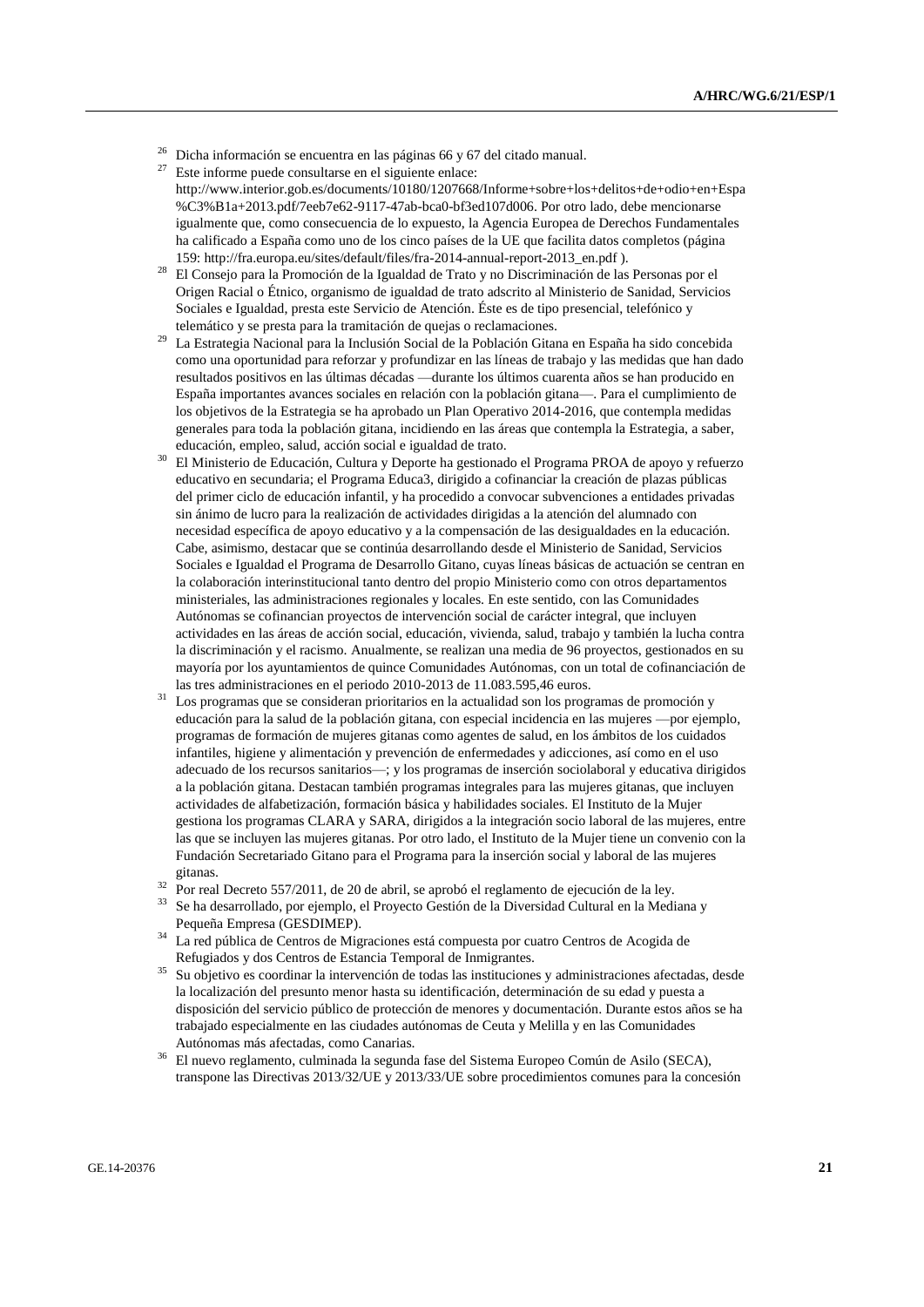o la retirada de la protección internacional y sobre las normas de acogida de los solicitantes de protección internacional.

- $37$  Se ha facilitado la asistencia gratuita de intérprete y abogado, la participación de ACNUR en todas las fases del procedimiento de protección internacional, incluida la fase de decisión y propuesta de resolución, y el papel de ONGs especializadas en la protección de refugiados. Asimismo, se ha reforzado el suministro de información a los solicitantes y se han realizado actividades de formación especializada para los agentes que participan en materia de protección internacional, especialmente para los empleados de las Oficinas de Extranjeros, de puestos fronterizos y de Centros de Internamiento de Extranjeros.
- <sup>38</sup> Este reglamento desarrolla lo establecido sobre el funcionamiento de dichos Centros en la Ley Orgánica 4/2000, de 11 de enero, sobre derechos y libertades de los extranjeros en España y su integración social, e incorpora además algunos aspectos de la Directiva 2008/115/CE relativa a las normas y procedimientos comunes de los Estados miembros para el retorno de los nacionales de terceros países en situación irregular.
- <sup>39</sup> En el primer semestre de 2014 accedieron a ambas ciudades 4.176 inmigrantes irregulares, lo que supone un incremento del 157 % respecto al mismo periodo del año 2013, y se han contabilizado más de 10.000 intentos de asalto.
- $40$  Los servicios básicos que se prestan son alojamiento, vestuario, manutención, limpieza e higiene y seguridad, a los que se suman otros servicios especializados como programas de formación, ocio, asesoramiento jurídico e intervención social.
- <sup>41</sup> Datos a fecha 11 de julio de 2014.
- <sup>42</sup> Información más completa acerca de la labor desempeñada por el Defensor del Pueblo puede encontrarse en el siguiente enlace: [http://www.defensordelpueblo.es/es/Mnp/ Defensor/index.html.](http://www.defensordelpueblo.es/es/Mnp/Defensor/index.html)
- <sup>43</sup> En dicha ley se recogen los derechos de los ciudadanos en sus relaciones con dicha Administración, los derechos y deberes de los profesionales del ámbito de la justicia en sus relaciones con la misma por medios electrónicos, las obligaciones de los integrantes de los órganos, oficinas judiciales y fiscalías, así como el régimen jurídico de la Administración Judicial electrónica, y las condiciones para hacer posible la íntegra tramitación electrónica de los procedimientos judiciales.
- <sup>44</sup> Se incluyen también los menores que se encuentran en un entorno de violencia de género.
- <sup>45</sup> En materia de víctimas del terrorismo, España ha desarrollado un avanzado sistema integral de apoyo y reconocimiento a las mismas, que se fundamenta en la actualidad en la Ley 29/2011, de 22 de septiembre, de Reconocimiento y Protección Integral a las Víctimas del Terrorismo.
- <sup>46</sup> Frente a los trece años del actual Código Penal.
- <sup>47</sup> Ello se ha realizado siguiendo recomendación de Naciones Unidas de 2013.
- <sup>48</sup> Este Plan Estratégico es el marco de cooperación de todas las Administraciones Públicas con competencia en materia de infancia. Puede ser consultado en el siguiente enlace: [http://www.observatoriodelainfancia.msssi.gob.es/documentos/PENIA\\_2013-2016.pdf.](http://www.observatoriodelainfancia.msssi.gob.es/documentos/PENIA_2013-2016.pdf)
- <sup>49</sup> Las diferentes actuaciones responden a la mayoría de los objetivos planteados por la Recomendación Europea "invertir en la infancia: romper el ciclo de desventajas", centrándose en aspectos como el mercado laboral, la combinación de prestaciones, el acceso a servicios de calidad, la educación, la igualdad de oportunidades, el acceso a la salud, la vivienda, el apoyo a las familias y la participación infantil. Además del Plan, se refuerza la atención a las familias con hijos en situación de privación material severa a través de los Servicios Sociales, mediante una partida extraordinaria de 17 millones de euros para luchar contra la pobreza infantil, que se repartirá a las CCAA a través de transferencias del Estado.
- <sup>50</sup> Panorama de la Educación 2012: indicadores de la OCDE.
- <sup>51</sup> Panorama de la Educación 2012: indicadores de la OCDE.
- <sup>52</sup> En relación con las víctimas de trata, si bien según el citado Real Decreto recibirán asistencia (extendida a toda la cartera del Sistema Nacional de Salud), aquellas que cuentan con una autorización de permanencia en España, derivada de la concesión de un periodo de restablecimiento y reflexión, del artículo 59 bis de la LO 4/2000, de 11 de enero, a instancias de la Delegación del Gobierno para la Violencia de Género se ha remitido a todas las Comunidades Autónomas una propuesta interpretativa para que se haga extensiva a todas las víctimas de trata identificadas formalmente por la policía. Dicha propuesta interpretativa se entiende que ha sido aceptada por las Comunidades Autónomas al no haber recibido objeción alguna al respecto.